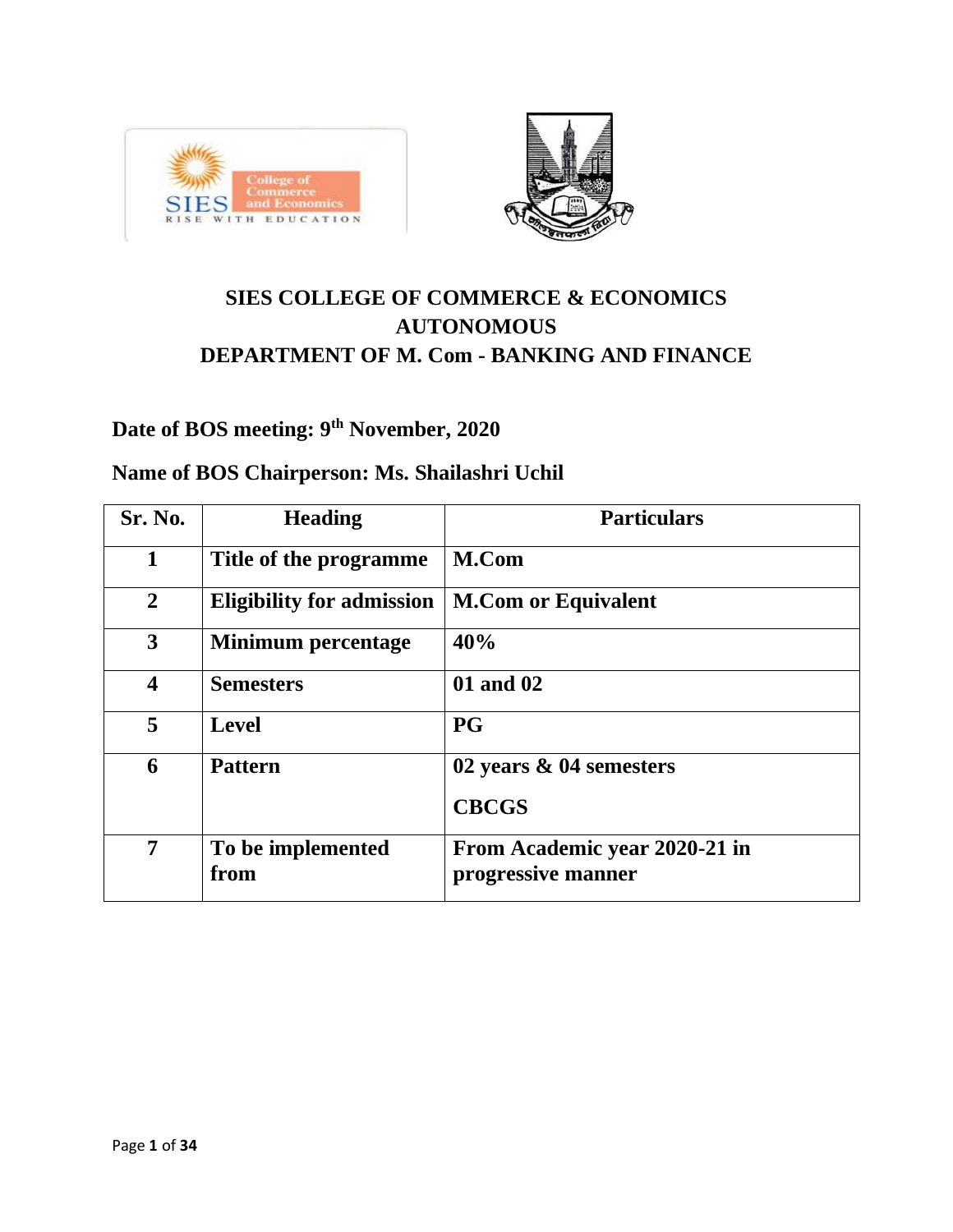# **SIES COLLEGE OF COMMERCE & ECONOMICS (AUTONOMOUS)**

# **(Affiliated to University of Mumbai) RE-ACCREDITED GRADE "A" BY NAAC**

# **BOARD OF STUDIES**

# **DEPARTMENT OF MCOM - BANKING AND FINANCE**

# **(WITH EFFECT FROM THE ACADEMIC YEAR 2020-2021)**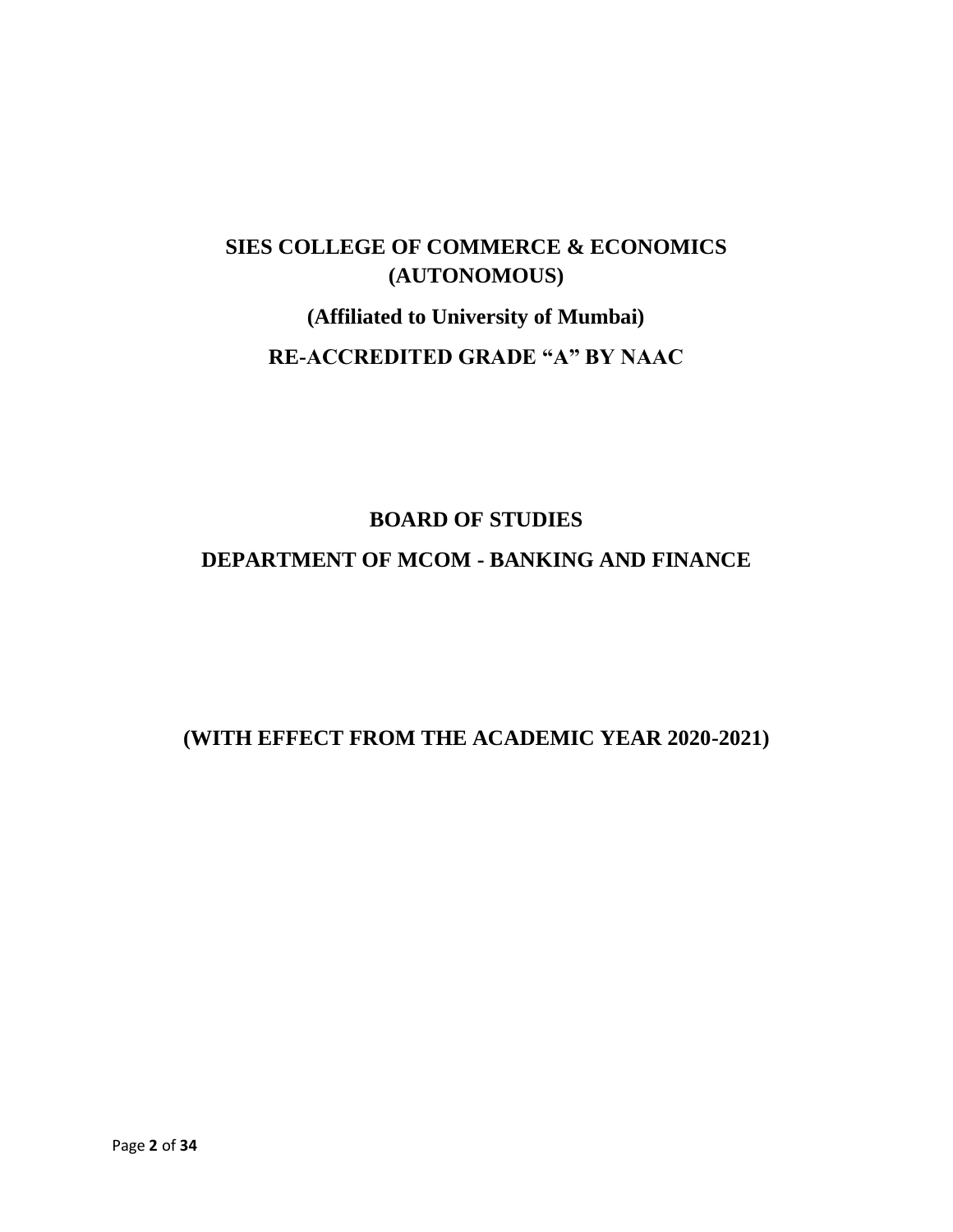#### **OBJECTIVES :**

- ➢ **To develop an indepth understanding in the students regarding the Banking and Finance industry.**
- ➢ **To enable the learners to anlayse the impact of the dynamic environment on the Banking and Finance industry.**
- ➢ **To provide a sound platform for the students to exploit self employment avenues.**
- ➢ **To enhance the career prospects of students and help them become industry ready.**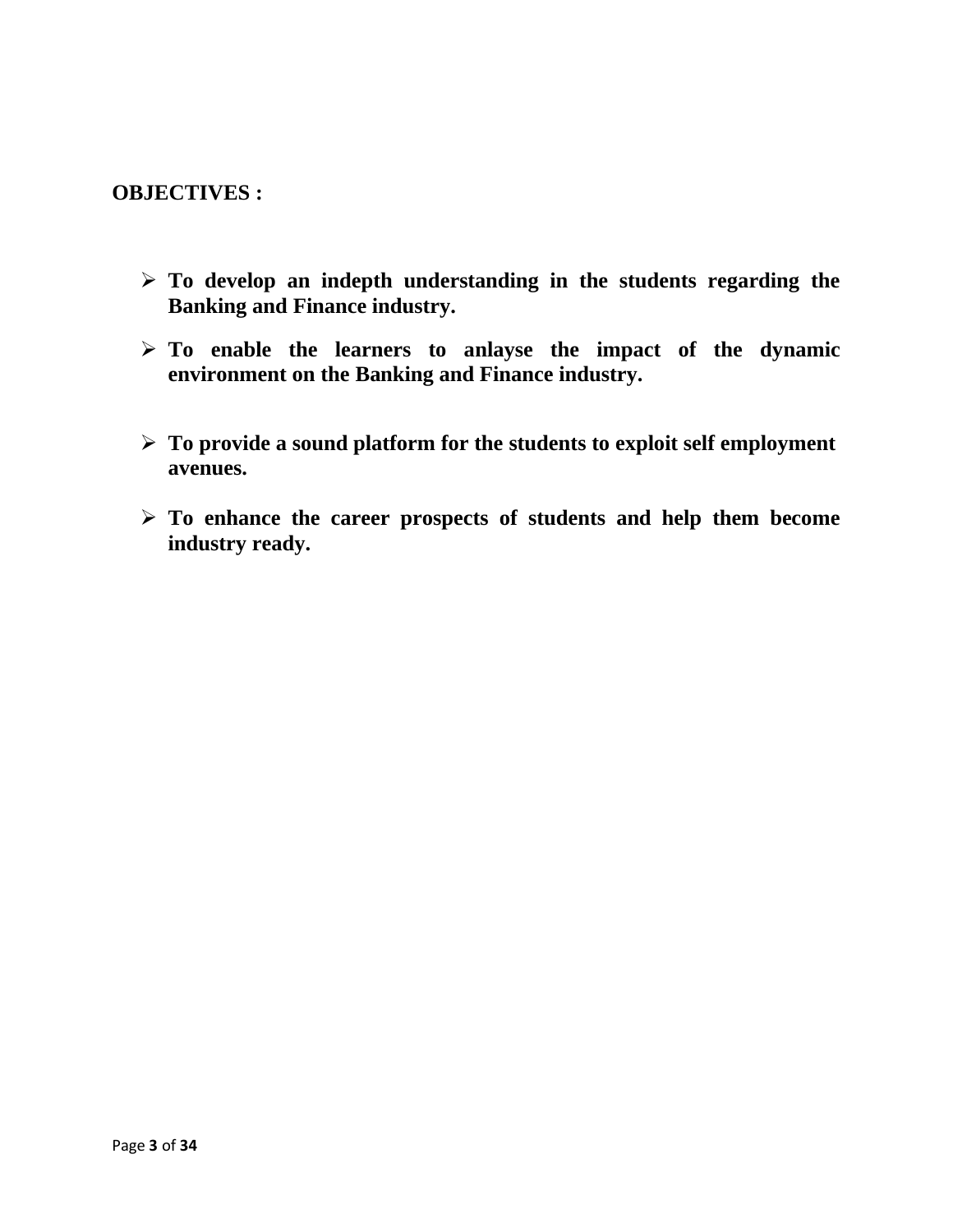## **SCHEME OF MODULES**

| <b>SEMESTER I</b>                      |                |                |                                                               |  |  |
|----------------------------------------|----------------|----------------|---------------------------------------------------------------|--|--|
| <b>Serial No</b><br><b>Course code</b> |                | <b>Credits</b> | <b>Course Name</b>                                            |  |  |
|                                        |                |                | <b>CORE COURSES (CC)</b>                                      |  |  |
| 1.1                                    | MBFS101        | 06             | <b>Strategic Management</b>                                   |  |  |
| 1.2                                    | <b>MBFS102</b> | 06             | <b>Economics for Business Decisions</b>                       |  |  |
| 1.3                                    | <b>MBFS103</b> | 06             | <b>Cost and Management Accounting</b>                         |  |  |
| 1.4                                    | <b>MBFS104</b> | 06             | <b>Business Ethics and Corporate Social</b><br>Responsibility |  |  |
| <b>TOTAL CREDITS</b><br>24             |                |                |                                                               |  |  |

| <b>SEMESTER II</b>   |                    |                |                                              |  |  |
|----------------------|--------------------|----------------|----------------------------------------------|--|--|
| <b>Serial No</b>     | <b>Course code</b> | <b>Credits</b> | <b>Course Name</b>                           |  |  |
|                      |                    |                | <b>CORE COURSES (CC)</b>                     |  |  |
| 1.1                  | <b>MBFS201</b>     | 06             | <b>Research Methodology</b>                  |  |  |
| 1.2                  | <b>MBFS202</b>     | 06             | Macro Economics Concepts and<br>Applications |  |  |
| 1.3                  | <b>MBFS203</b>     | 06             | Corporate Finance                            |  |  |
| 1.4                  | <b>MBFS204</b>     | 06             | E-Commerce                                   |  |  |
| <b>TOTAL CREDITS</b> |                    | 24             |                                              |  |  |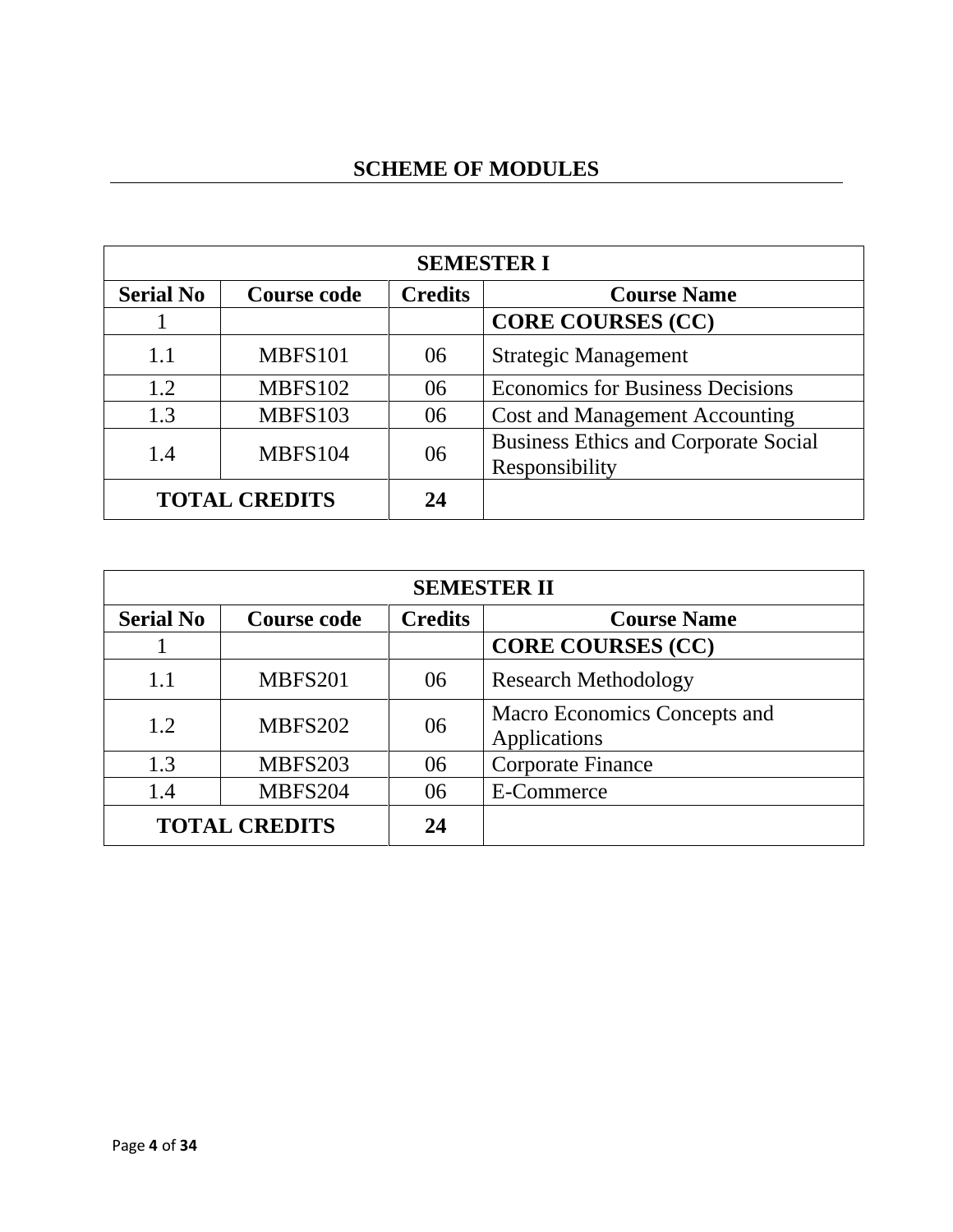#### **SEMESTER I**

|                |    | <b>Serial No</b>   Course code   Credits   Course Name |
|----------------|----|--------------------------------------------------------|
|                |    | CORE COURSES (CC)                                      |
| <b>MBFS101</b> | 06 | <b>STRATEGIC MANAGEMENT</b>                            |

### **COURSE OBJECTIVES :**

- ➢ To enable the learners to understand new forms of Strategic Management concepts and their use in business
- $\triangleright$  To acquaint the students with recent developments and trends in the business corporate world & corporate Reforms
- $\triangleright$  To develop learning and analytical skills of the students to enable them to solve cases and to provide strategic solutions

| <b>SN</b> | <b>MODULES</b>                                 | <b>NO OF</b>    |
|-----------|------------------------------------------------|-----------------|
|           |                                                | <b>LECTURES</b> |
|           | <b>Introduction to Strategic Management</b>    | 15              |
|           | <b>Strategy Formulation Implementation and</b> | 15              |
|           | Evaluation                                     |                 |
|           | Business, Corporate & Global Strategies        | 15              |
|           | <b>Emerging Strategic Trends</b>               | 15              |
|           | <b>TOTAL</b>                                   |                 |

#### **MODULES**

| Sr.No. | <b>Modules</b>                                 | <b>Number</b> |
|--------|------------------------------------------------|---------------|
|        |                                                | of            |
|        |                                                | lectures      |
|        | Module-1                                       | 15            |
|        | <b>Introduction to Strategic Management</b>    |               |
|        | •Concept of Strategic Management, Strategic    |               |
|        | Management Process, Vision, Mission and Goals, |               |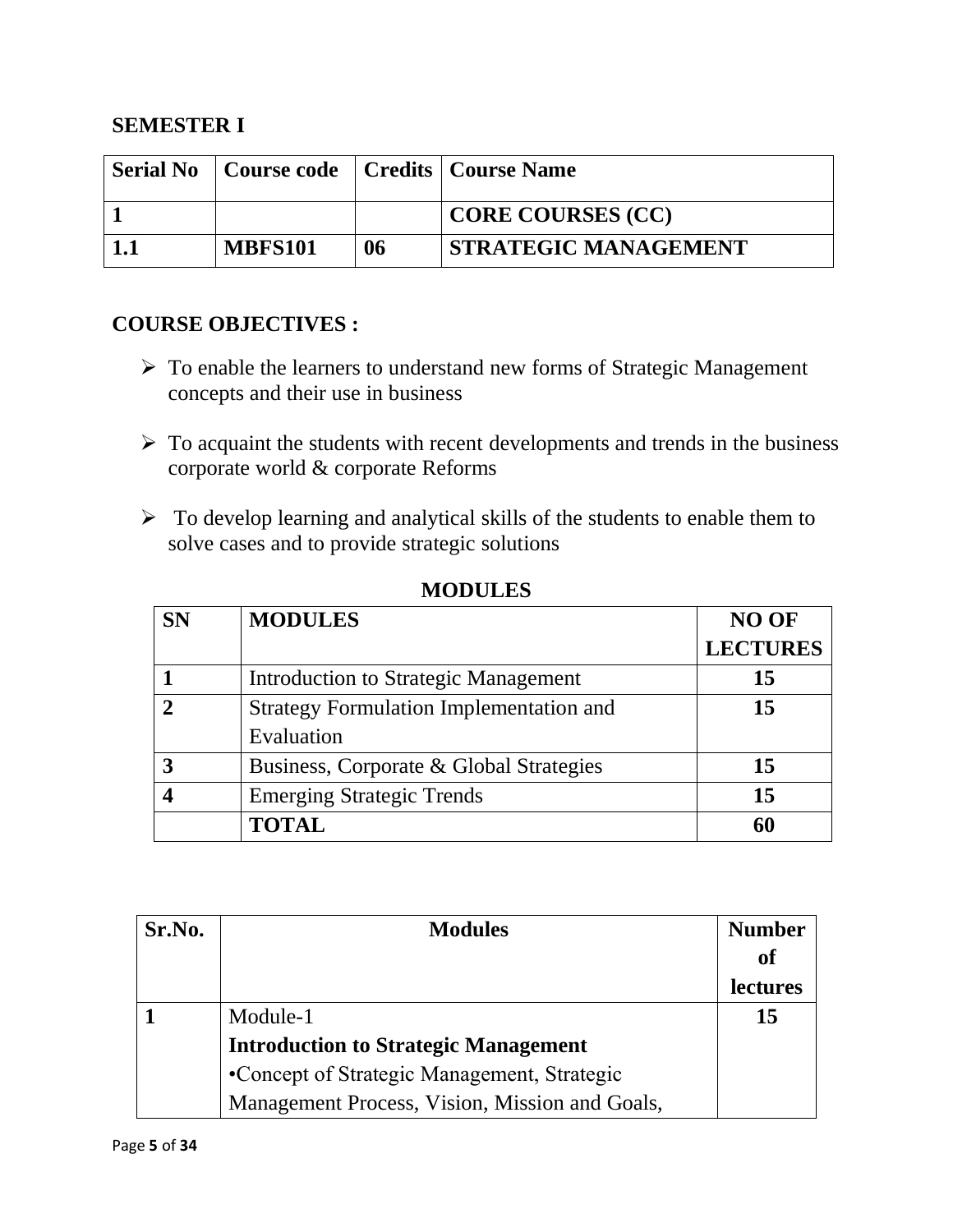|                | Benefits and Risks of Strategic Management              |    |
|----------------|---------------------------------------------------------|----|
|                | •Levels of Strategies: Corporate, Business &            |    |
|                | <b>Operational Level Strategy</b>                       |    |
|                | •Functional Strategies: Human Resource Strategy         |    |
|                | Marketing Strategy, Financial Strategy, Operational     |    |
|                | Strategy                                                |    |
|                | •Business Environment Components of Environment -       |    |
|                | Micro & Macro Environmental Scanning                    |    |
| $\overline{2}$ | Module-2                                                | 15 |
|                | <b>Strategy Formulation, Implementation &amp;</b>       |    |
|                | <b>Evaluation</b>                                       |    |
|                | •Strategic Formulation: Stages and Importance.          |    |
|                | Formulation of Alternative Strategies: Mergers,         |    |
|                | Acquisitions, Takeovers, Joint Ventures                 |    |
|                | Diversification, Divestment and liquidation             |    |
|                | • Strategic Analysis and Choice Issues and Structures,  |    |
|                | Corporate Portfolio Analysis- SWOT Analysis BCG         |    |
|                | Matrix, GE Nine Cell Matrix, Hofer's Matrix             |    |
|                | •ETOP- Environmental Threat and opportunity Profile     |    |
|                | • Strategic Implementation: Steps Importance and        |    |
|                | Problems, Resource Allocation - Importance &            |    |
|                | Challenges                                              |    |
|                | <b>Strategic Choice – Factors and Importance</b>        |    |
|                | • Strategic Evaluation and Control Importance.          |    |
|                | <b>Limitations and Techniques</b>                       |    |
|                | • Budgetary Control Advantages. Limitations             |    |
|                | <b>Porters Five Forces Model &amp; VUCA Environment</b> |    |
|                |                                                         |    |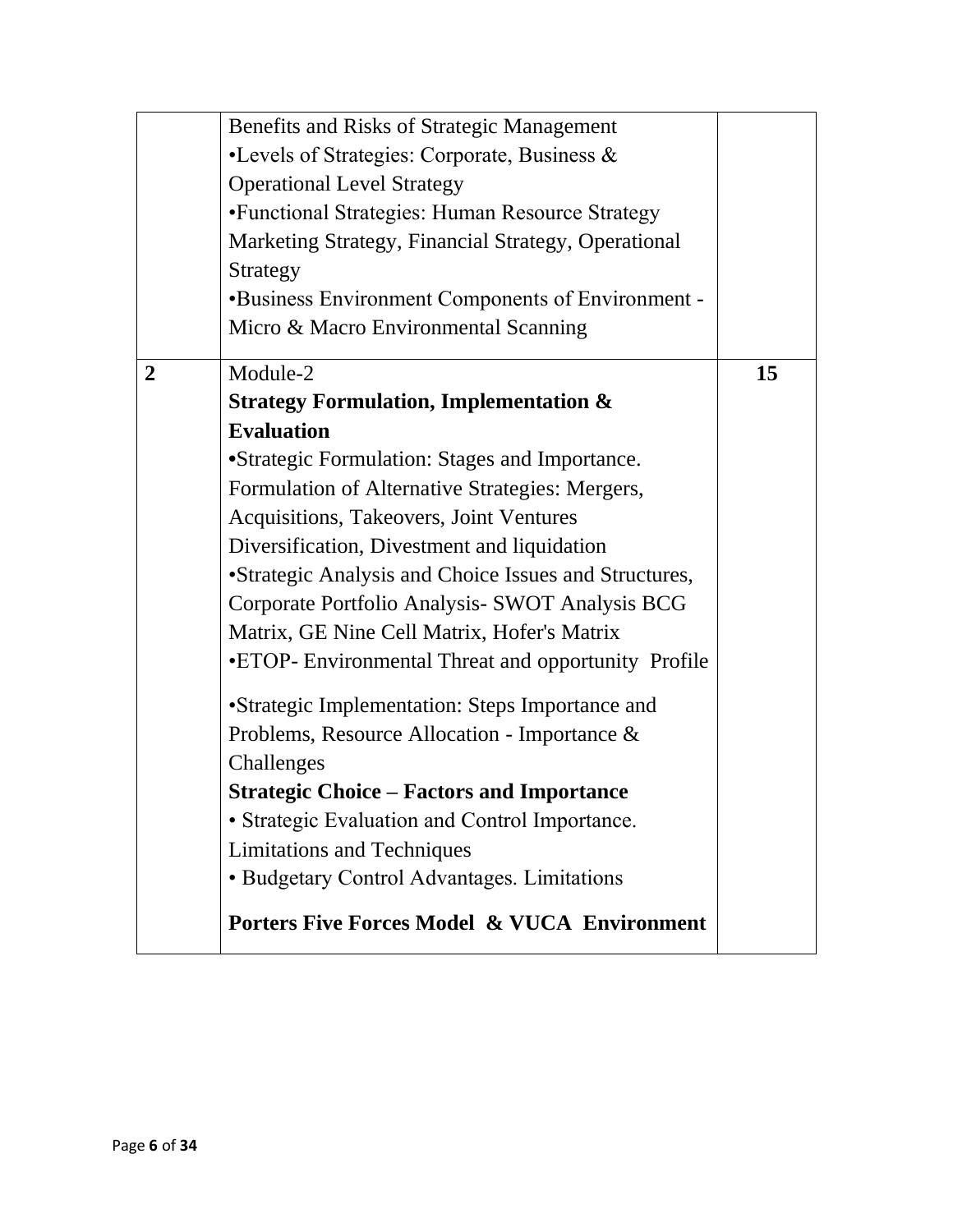| 3 | Module-3                                               | 15 |
|---|--------------------------------------------------------|----|
|   | <b>Business , Corporate &amp; Global Strategies</b>    |    |
|   | • Corporate Restructuring Strategy: Concept, Need &    |    |
|   | Forms, Corporate Renewal Strategies: Concept,          |    |
|   | Internal and External factors and Causes.              |    |
|   | • Strategic Alliance Concept, Types, Importance,       |    |
|   | Problems of Indian Strategic Alliances & International |    |
|   | <b>Businesses</b>                                      |    |
|   | •Public Private Participation: Importance, Problems &  |    |
|   | Governing Strategies of PPP model.                     |    |
|   | •Information Technology Driven Strategies:             |    |
|   | Importance, Limitations & contribution of IT sector in |    |
|   | Indian Business.                                       |    |
|   | <b>Module-14</b>                                       | 15 |
|   | <b>Emerging Strategic Trends</b>                       |    |
|   | <b>•Business Process Outsourcing and Knowledge</b>     |    |
|   | Process Outsourcing in India: Concept and Strategies.  |    |
|   | Reasons for growing BPO and KPO businesses in          |    |
|   | India.                                                 |    |
|   | •Reengineering Business Processes - Business           |    |
|   | Reengineering, Process Reengineering and               |    |
|   | <b>Operational Reengineering</b>                       |    |
|   | •Disaster Management: Concept, Problems and            |    |
|   | Consequences of Disasters, Strategies for Managing     |    |
|   | and Preventing disasters and Cope up Strategies        |    |
|   | •Start-up Business Strategies And Make in India        |    |
|   | Model: Process of business start ups and its           |    |
|   | Challenges, Growth Prospects and government            |    |
|   | initiatives in Make in India Model with reference to   |    |
|   | National manufacturing, Contribution of Make in        |    |
|   | India Policy in overcoming industrial sickness.        |    |
|   | <b>Total Lectures</b>                                  | 60 |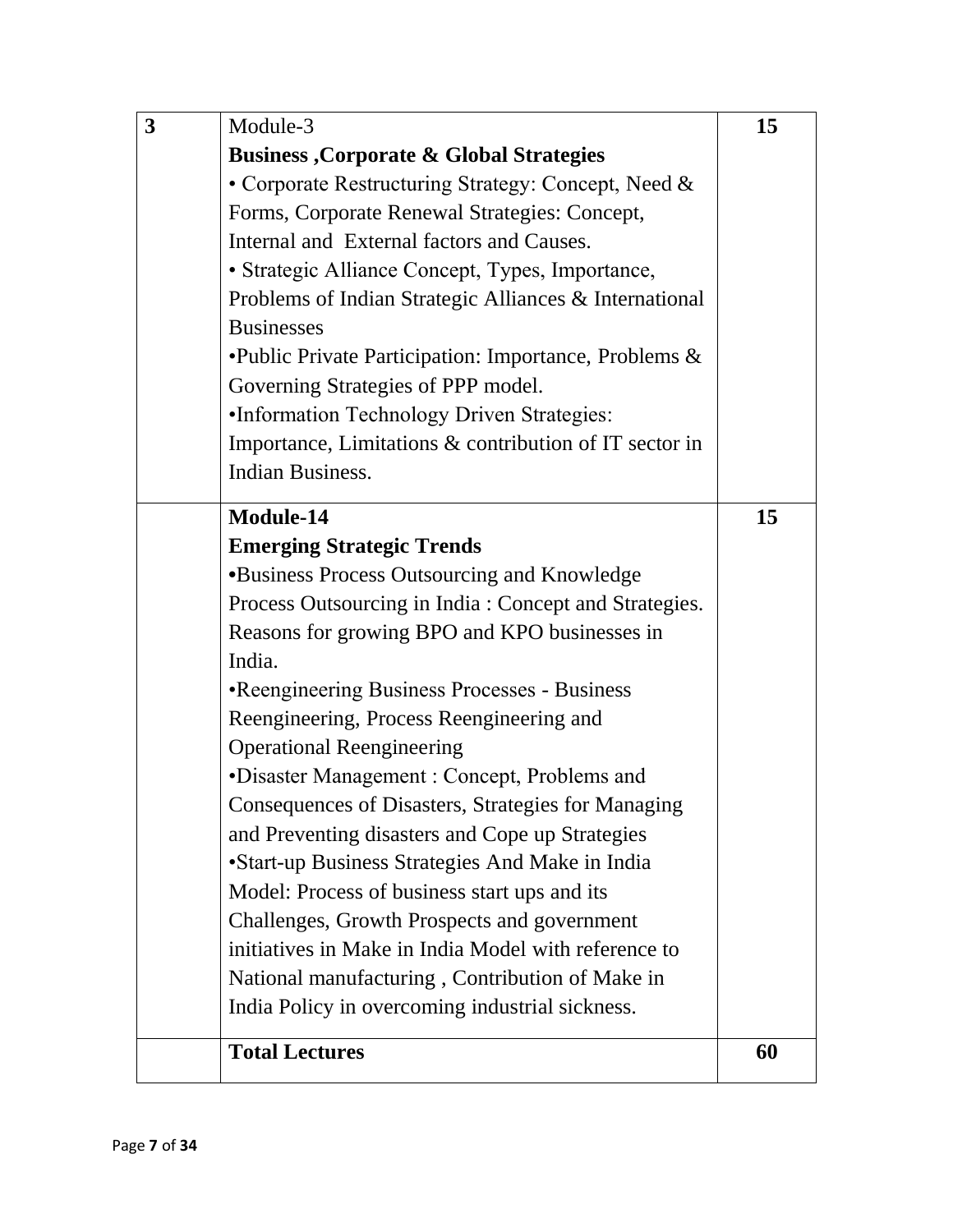**Reference Materials :**

- **1) Business Policy and Strategic Management – Sukul Lomash and P K Mishra, Vikas Publication House Pvt Ltd, New Delhi**
- **2) Business Policy & Strategic Management by Dr. Azhar Kazmi (Tata Mcgraw Hill )**
- **3) Strategic Management , by Fred R. David (Prentice Hall International)**

#### **SEMESTER I**

| <b>Serial No</b> | Course code   Credits   Course Name |    |                                                   |
|------------------|-------------------------------------|----|---------------------------------------------------|
|                  |                                     |    | <b>CORE COURSES (CC)</b>                          |
| 1.2              | <b>MBFS102</b>                      | 06 | <b>ECONOMICS FOR BUSINESS</b><br><b>DECISIONS</b> |

| <b>Course Objectives: Economics for Business Decisions</b>                                                                 |
|----------------------------------------------------------------------------------------------------------------------------|
| To enable the students to understand the basic concepts in economics<br>and their applications in business decision making |
| To give them a comprehensive knowledge about market structures<br>and their functioning                                    |
| To help them to understand cost and revenue functions and their<br>applications in business                                |
| To enable students to analyse consumer behavior with the help of<br>economic theories                                      |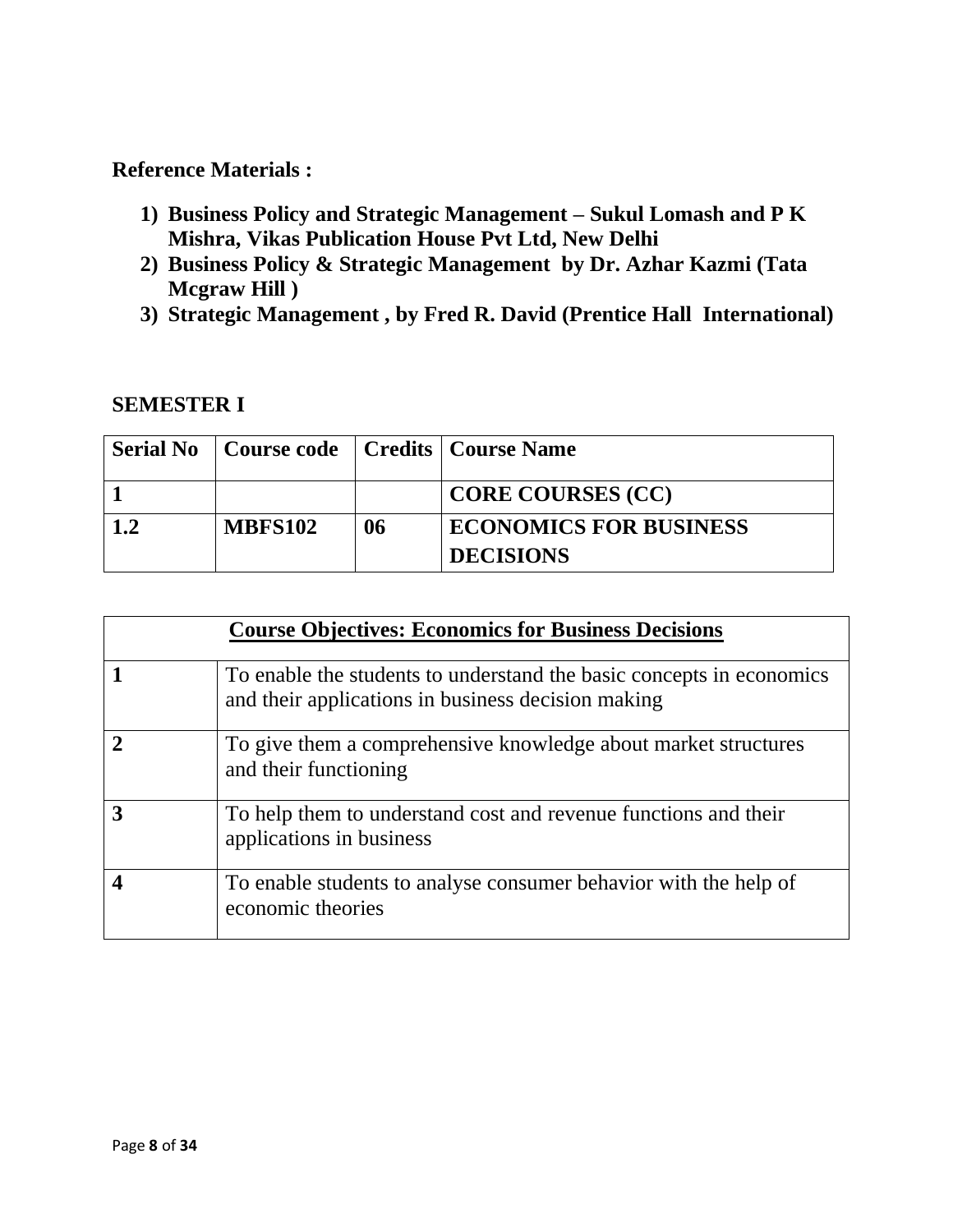# **PROPOSED SYLLABUS**

| Module No      | <b>Topics</b>                                                                                                                                                                                                                                                                                                                                                                                                                                                                                                                                                                                                                                                                                                              | Number   | of |
|----------------|----------------------------------------------------------------------------------------------------------------------------------------------------------------------------------------------------------------------------------------------------------------------------------------------------------------------------------------------------------------------------------------------------------------------------------------------------------------------------------------------------------------------------------------------------------------------------------------------------------------------------------------------------------------------------------------------------------------------------|----------|----|
|                |                                                                                                                                                                                                                                                                                                                                                                                                                                                                                                                                                                                                                                                                                                                            | Lectures |    |
| 1              | <b>Basic principles in Business Economics</b><br>Meaning, Scope and Significance<br>$\bullet$<br><b>of</b><br>Business Economics; twin principles of<br>scarcity and efficiency; profit maximisation<br>principle; market economy and invisible<br>hand; production possibility frontier;<br>opportunity cost; accounting profit and<br>economic profit; market failure, externality,<br>public goods and economic role of<br>government                                                                                                                                                                                                                                                                                   | 15       |    |
| $\overline{2}$ | <b>Demand and Supply analysis:</b><br>Determinants of demand- market demand<br>function-theory of attributes, snob appeal,<br>band wagon and Veblen effect and demand<br>function. Law of supply-elasticity of supply.<br>Applications of elasticity of demand and<br>supply to economic issues; Paradox of<br>bumper harvest-tax on price and quantity-<br>minimum floor and maximum ceilings;<br>minimum<br>and<br>wages<br>controversy<br>administered price control.<br>The theory of consumer choice-Consumer<br>preference<br>budget<br>and<br>constraint-<br>equilibrium position of tangency with the<br>help of indifference curve analysis -effect<br>of changes in price and income on consumer<br>equilibrium. | 15       |    |
| 3              | Production decisions and Cost analysis:<br>Production function-short run and long run-<br>Law of variable proportion, returns to scale,<br>scale economies, scope economies - least                                                                                                                                                                                                                                                                                                                                                                                                                                                                                                                                        |          |    |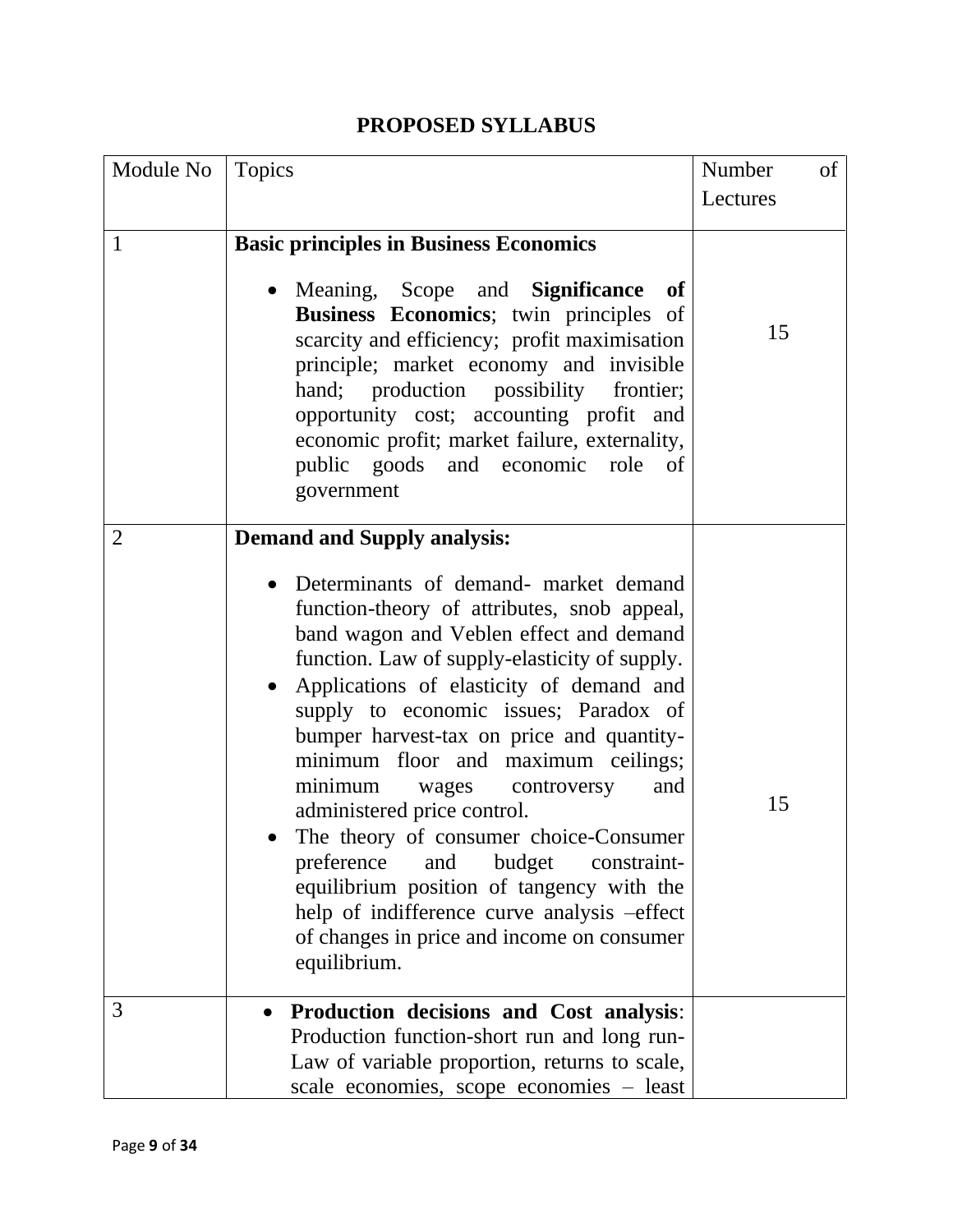| reduction through experience – learning<br>curve.<br>Economic analysis of Cost: Classification of<br>$\bullet$<br>costs, short run and long run cost functions.<br>$\overline{4}$<br><b>Market Structure analysis:</b><br>Difference<br>between<br>perfectly<br>and<br>imperfectly competitive markets - Perfect<br>competition and Monopoly as limiting cases<br>of market imperfections sources of market<br>power – profit maximization of simple and<br>discriminating monopolist – methods of<br>measuring monopoly power – public policy<br>towards monopoly power.<br>Different forms of imperfect competition -<br>Monopolistic competition and oligopoly -<br>strategic decision making in oligopoly<br>markets – collusive and non -collusive<br>oligopoly – colliding oligopoly; rivalry | 15<br>15 |
|-----------------------------------------------------------------------------------------------------------------------------------------------------------------------------------------------------------------------------------------------------------------------------------------------------------------------------------------------------------------------------------------------------------------------------------------------------------------------------------------------------------------------------------------------------------------------------------------------------------------------------------------------------------------------------------------------------------------------------------------------------------------------------------------------------|----------|
| among few, price war and kinked demand<br>curve – collusive oligopoly models of price<br>leadership and cartel - basic concepts of<br>game theory – Using game theory to analyse<br>strategic decisions – application of model of<br>prisoner's dilemma in market decisions<br><b>Total Lecture</b>                                                                                                                                                                                                                                                                                                                                                                                                                                                                                                 | 60       |

## **References:**

- 1. H.L Ahuja, Principles of Micro Economics(S. Chand Publishing, 2016)
- 2. Mehta, P.L.: Managerial Economics Analysis, Problem and Cases (S. Chand & Sons, N. Delhi, 2000)
- 3. H.L Ahuja, Advanced Economic Theory (S. Chand Publishing, 2019)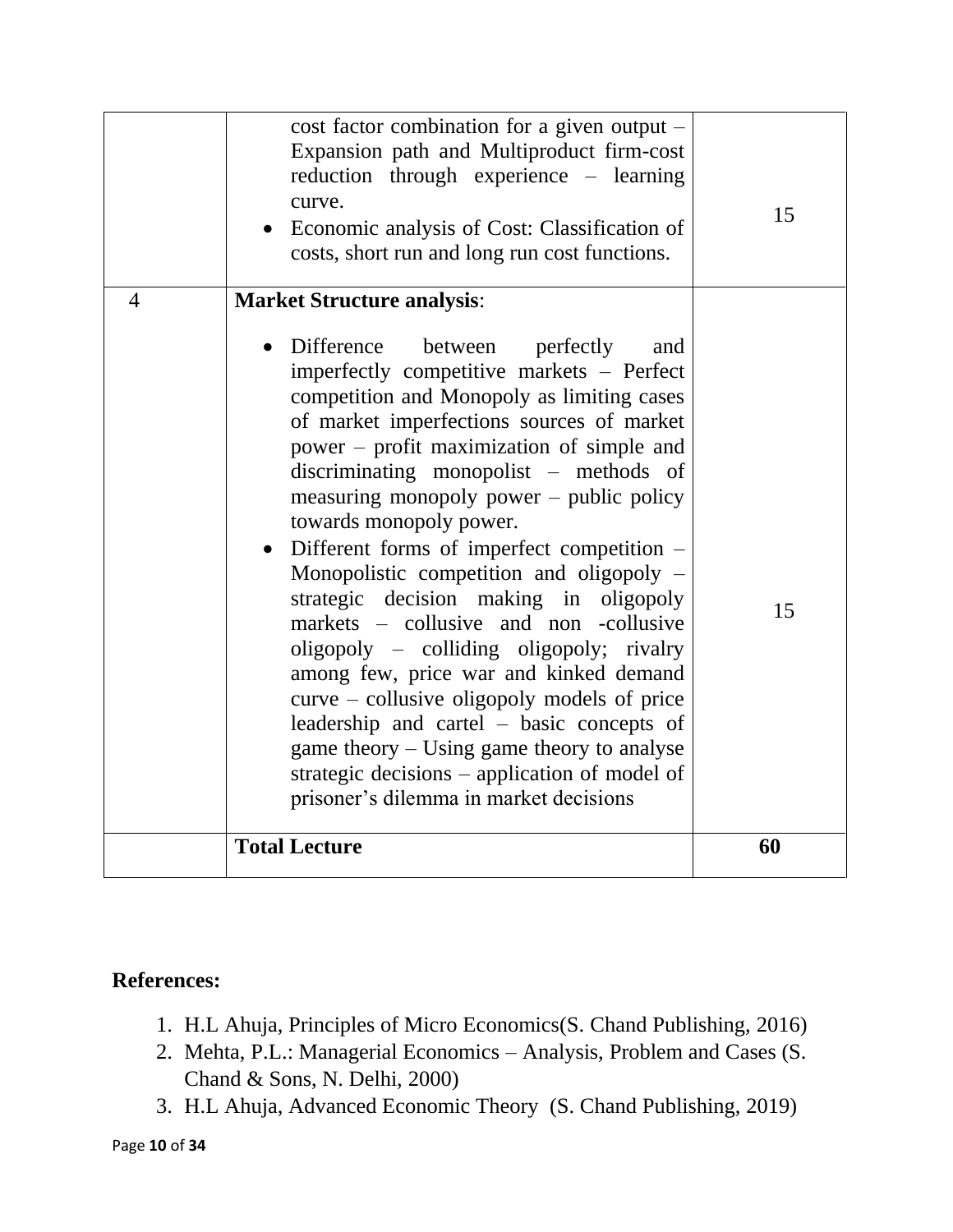- 4. Hirchey. M., Managerial Economics, Thomson South western (2003)
- 5. Frank Robert. H, Bernanke. Ben S., Principles of Economics (Tata McGraw Hill (ed.3)
- 6. Gregory Mankiw., Principles of Economics, Thomson South western (2002 reprint) 6) Samuelson &Nordhas.: Economics (Tata McGraw Hills, New Delhi, 2002)
- 7. Pal Sumitra, Managerial Economics cases and concepts (Macmillan, New Delhi,2004)

#### **SEMESTER I**

| <b>Serial No</b> |                |    | Course code   Credits   Course Name |
|------------------|----------------|----|-------------------------------------|
|                  |                |    | <b>CORE COURSES (CC)</b>            |
| 1.3              | <b>MBFS103</b> | 06 | <b>COST AND MANAGEMENT</b>          |
|                  |                |    | <b>ACCOUNTING</b>                   |

### **COURSE OBJECTIVES:**

- ➢ To enhance the ability of learners to develop the concept of Cost and Management accounting and its significance in business
- $\triangleright$  To enable the learners to understand, develop and apply the techniques of costing in decision making in business corporates
- $\triangleright$  To enable the learners to understand and prepare and present financial reports in business corporates.

# **PROPOSED SYLLABUS MODULES**

| <b>SN</b> | <b>MODULES</b>                                      | <b>NO OF</b>    |
|-----------|-----------------------------------------------------|-----------------|
|           |                                                     | <b>LECTURES</b> |
|           | Introduction to Cost and Management Accounting   04 |                 |
| ↑         | Marginal Costing, Absorption Costing and 16         |                 |
|           | <b>Management Decisions</b>                         |                 |
|           | <b>Standard Costing</b>                             | 14              |
|           | <b>Budgetary Control</b>                            | 14              |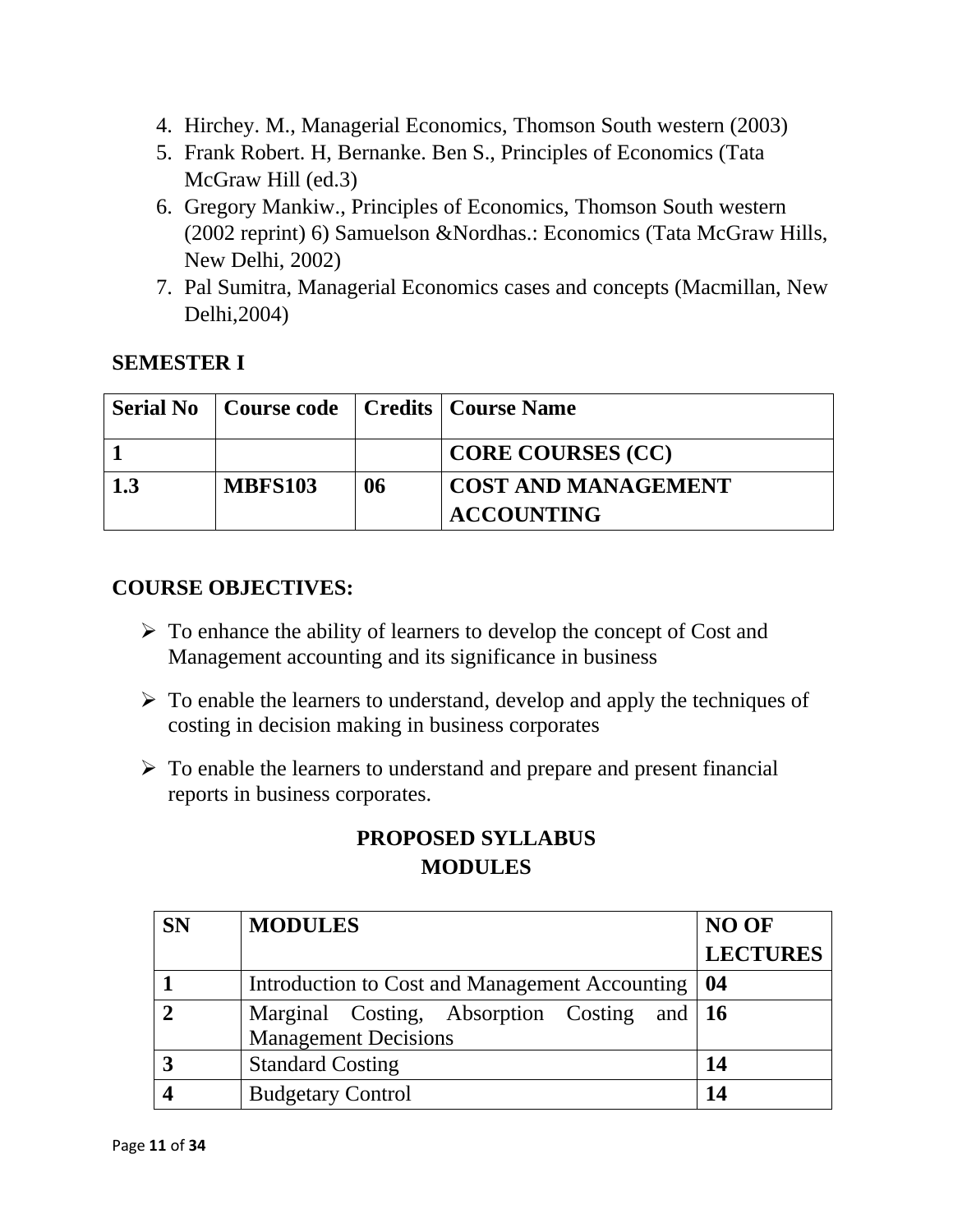| ັ | <b>Operating Costing</b> |    |
|---|--------------------------|----|
|   | <b>TOTAL</b>             | 60 |

| Sr.No.         | <b>Modules</b>                                                                                                                                                                                                                                                                                                                                                                                                                                                                                                                                                                                  | <b>Number</b> |
|----------------|-------------------------------------------------------------------------------------------------------------------------------------------------------------------------------------------------------------------------------------------------------------------------------------------------------------------------------------------------------------------------------------------------------------------------------------------------------------------------------------------------------------------------------------------------------------------------------------------------|---------------|
|                |                                                                                                                                                                                                                                                                                                                                                                                                                                                                                                                                                                                                 | <b>of</b>     |
|                |                                                                                                                                                                                                                                                                                                                                                                                                                                                                                                                                                                                                 | lectures      |
| $\mathbf{1}$   | Module 1<br>Introduction to Cost and Management Accounting<br>Introduction to Cost accounting and its concepts<br>Introduction to Management Accounting, Difference<br><b>Between Cost Accounting and Management</b><br>Accounting<br>Importance and Relevance of Cost and Management<br>Accounting                                                                                                                                                                                                                                                                                             | 04            |
| $\overline{2}$ | Module 2- Marginal Costing, Absorption Costing and<br><b>Management Decisions</b><br>Meaning of Absorption Costing - Distinction between<br><b>Absorption Costing and</b><br>Marginal Costing - Problems on Breakeven Analysis -<br>Cost Volume Profit Analysis -<br>Breakeven Charts - Contribution Margin and Various<br><b>Decision Making Problems</b><br>• Managerial Decisions through Cost Accounting such<br>as Pricing Accepting Special Offer<br>Profit Planning - Make or Buy Decisions<br>Determining Key Factors - Determining<br>Sales Mix - Determining Optimum Activity Level - | 16            |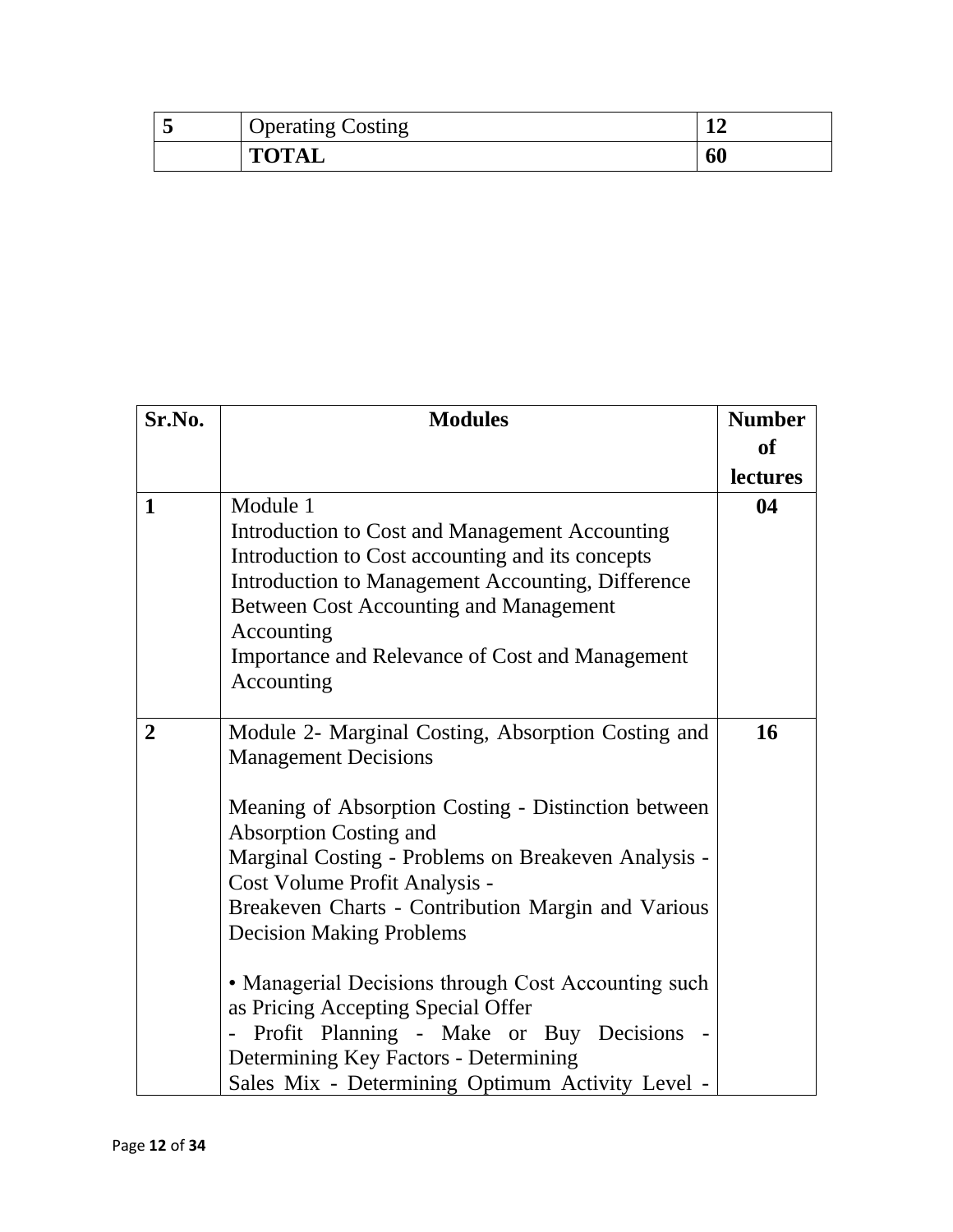|                         | Performance Evaluation -                              |    |
|-------------------------|-------------------------------------------------------|----|
|                         | Alternative Methods of Production, Cost Reduction &   |    |
|                         | <b>Cost Control</b>                                   |    |
|                         |                                                       |    |
| $\mathbf{3}$            | Module 3 Standard Costing                             | 14 |
|                         |                                                       |    |
|                         | Standard Costing as an Instrument of Cost Control and |    |
|                         | <b>Cost Reduction - Fixation of</b>                   |    |
|                         | Standards- Theory and Problems based on Analysis of   |    |
|                         | Variances of Materials, Labour                        |    |
|                         | Overheads and sales including Sub-variances           |    |
| $\overline{\mathbf{4}}$ | Module 4 Budgetary Control                            | 14 |
|                         | Budget and Budgetary Control - Zero Based Budget -    |    |
|                         | Performance Budgets -                                 |    |
|                         | Functional Budgets Leading to the Preparation of      |    |
|                         | Master Budgets - Capital                              |    |
|                         | Expenditure Budget - Fixed and Flexible Budgets -     |    |
|                         | Preparation of Different Types of                     |    |
|                         | <b>Budgets (Excluding Cash Budget)</b>                |    |
|                         |                                                       |    |
| 5                       | Module 5 Operating Costing                            | 12 |
|                         |                                                       |    |
|                         | Meaning of Operating Costing - Determination of Per   |    |
|                         | Unit Cost - Collection of Costing                     |    |
|                         | Data - Practical Problems based on Costing of         |    |
|                         | Hospital, Hotel and Goods & Passenger Transport       |    |
|                         |                                                       |    |
|                         | <b>Total Lectures</b>                                 | 60 |
|                         |                                                       |    |

### **References**

- ➢ **Advanced Cost & Management Accounting** book by Saxena V. Edition: 4th edition Publisher: Sultan [Chand](https://sultan-chand.com/) & Sons
- ➢ **Advanced Cost Accounting** book by Jain, S/ Narang, K. Edition: 9th edition Publisher: Kalyani Publication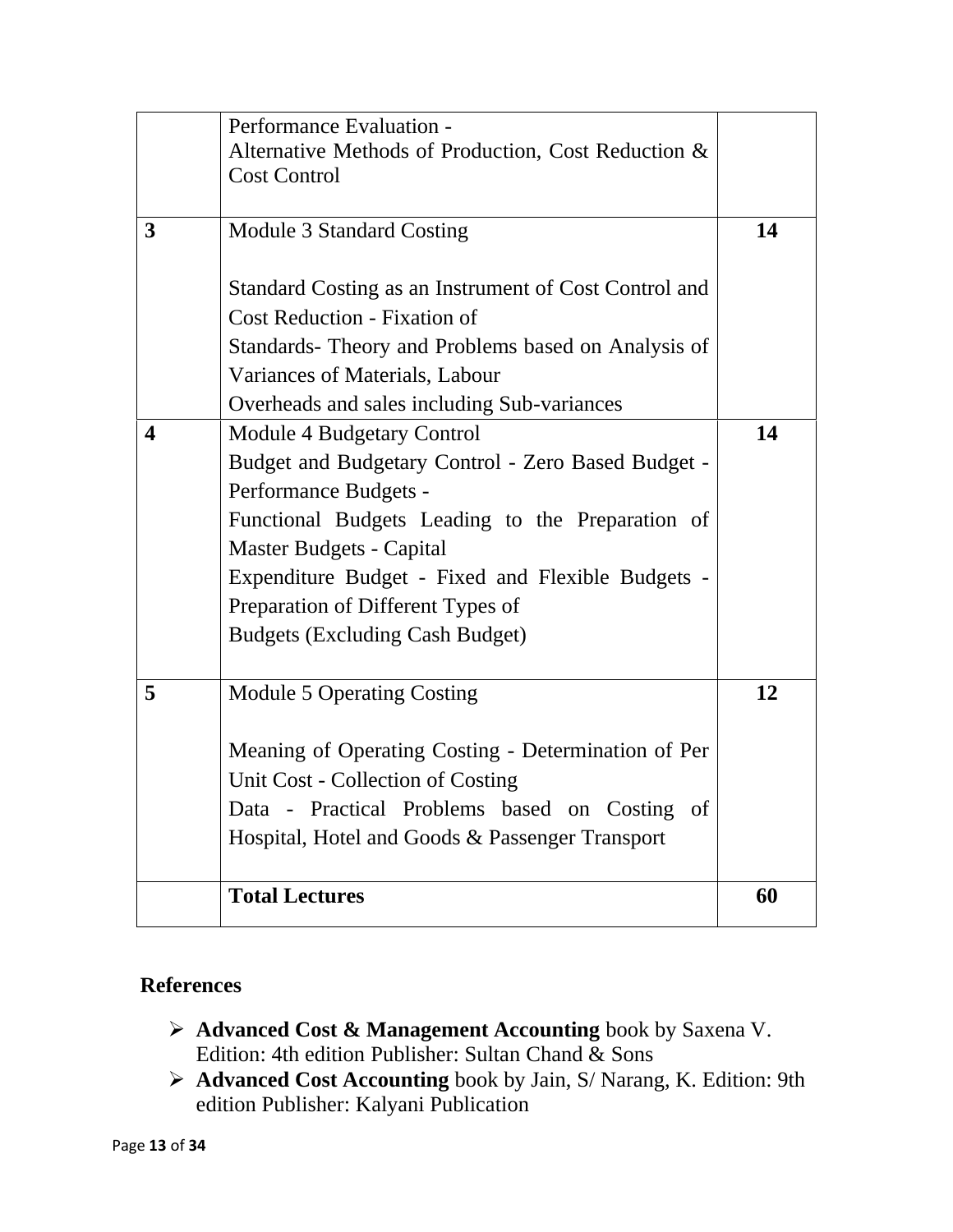- ➢ **Cost & Management Accounting** by Inamdar S M Edition: 14th edition Publisher: Everest [Publishing](https://www.everestpublishinghouse.com/) House
- ➢ **Cost & Management Accounting** Kishore R. M.Edition: 4th edition Publisher: Taxman Allied Service
- ➢ **Principles & Practice Of Cost Accounting** by Bhattacharyya, A. K. Edition: 3rd edition Publisher: PHI Learning Pvt Ltd
- ➢ **Management & Cost Accounting** by Drury Edition: 6th edition Publisher: Thompson Books
- ➢ **Cost Accounting: Managerial Emphasis** by Horngren Edition: 12th edition

Publisher: Pearson Education

➢ **Cost Accounting** by Jawahar Lal Edition: 3rd edition Publisher: Tata McGraw Hil

#### **SEMESTER I**

| <b>Serial No</b> | Course code   Credits   Course Name |    |                                                                        |
|------------------|-------------------------------------|----|------------------------------------------------------------------------|
|                  |                                     |    | <b>CORE COURSES (CC)</b>                                               |
| 1.4              | <b>MBFS104</b>                      | 06 | <b>BUSINESS ETHICS &amp; CORPORATE</b><br><b>SOCIAL RESPONSIBILITY</b> |

### **COURSE OBJECTIVES:**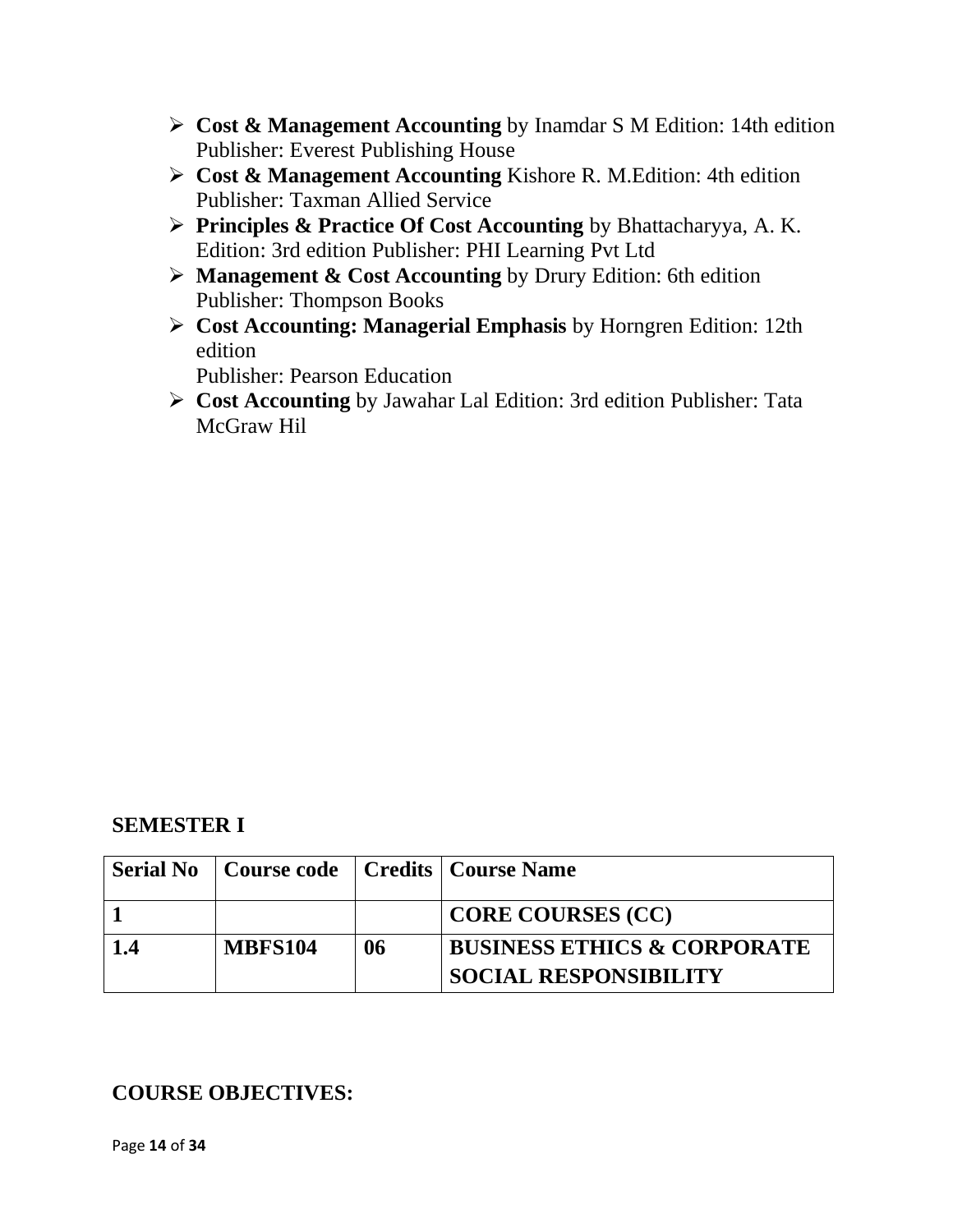- $\triangleright$  To familiarize the students with the concept and relevance of Business Ethics in the modern era
- ➢ To enable students to understand the scope and complexity of Corporate Social responsibility in the global and Indian context
- $\triangleright$  Describe the concept of corporate social responsibility and the primary fundamentals upon which it is based.
- $\triangleright$  To enhance the career prospects of students and help them to become more competitive

| <b>SN</b>    | <b>MODULES</b>                                | <b>NO OF</b>    |  |
|--------------|-----------------------------------------------|-----------------|--|
|              |                                               | <b>LECTURES</b> |  |
|              | <b>Introduction to Business Ethics</b>        | 15              |  |
| $\mathbf{2}$ | <b>Indian Ethical Practices and Corporate</b> | 15              |  |
|              | Governance                                    |                 |  |
|              | <b>Introduction To Corporate Social</b>       | 15              |  |
|              | <b>Responsibility</b>                         |                 |  |
|              | Areas Of CSR & CSR Policy                     | 15              |  |
|              | <b>TOTAL</b>                                  |                 |  |

### **MODULES**

| Sr.No. | <b>Modules</b>                                         | <b>Number</b>   |
|--------|--------------------------------------------------------|-----------------|
|        |                                                        | <sub>of</sub>   |
|        |                                                        | <b>lectures</b> |
|        | Module-1                                               | 15              |
|        | <b>Introduction to Business Ethics</b>                 |                 |
|        | •Business Ethics: Concept, Characteristics, Importance |                 |
|        | and Need for business ethics. Indian Ethos, Ethics and |                 |
|        | Values, Work Ethos                                     |                 |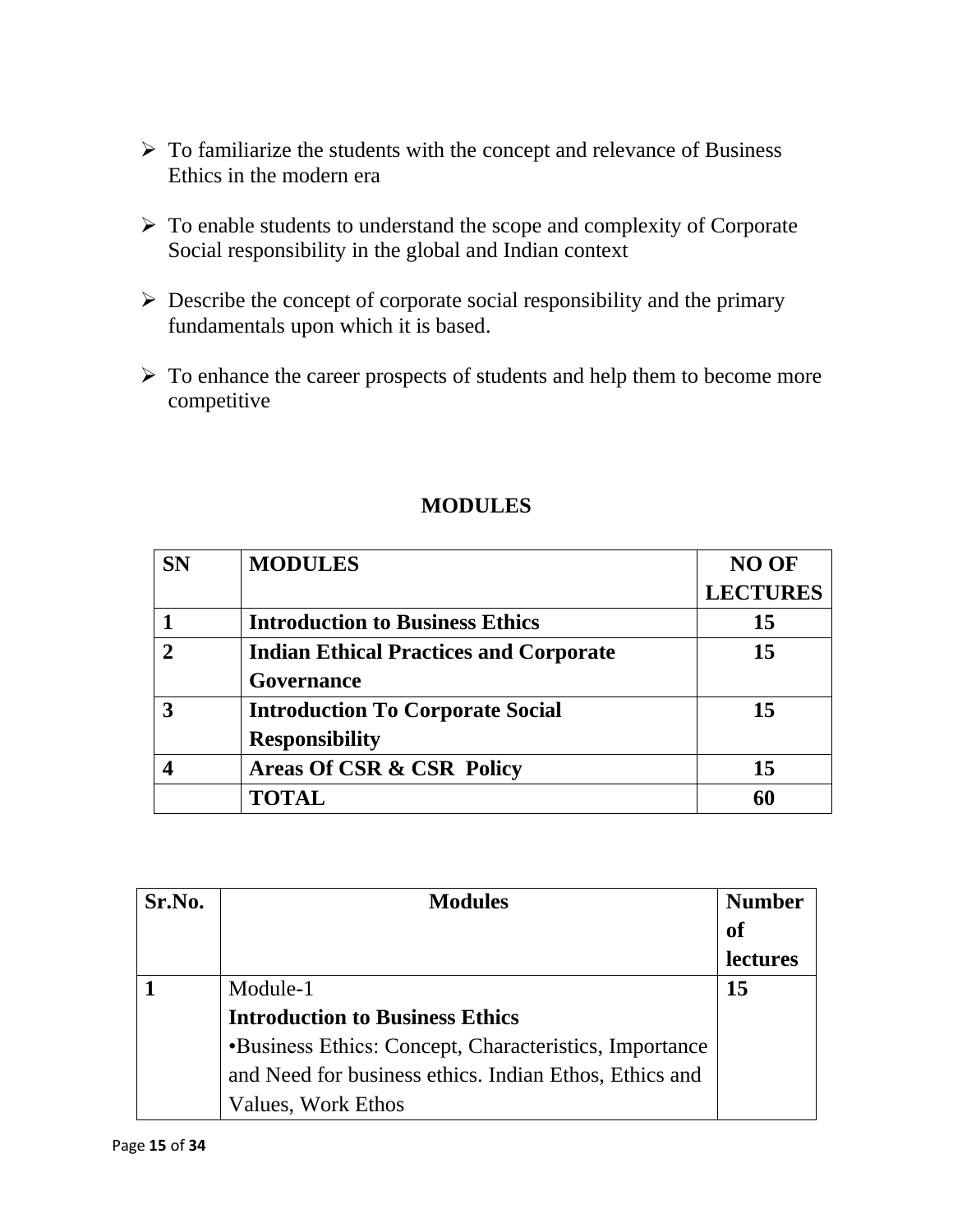|                | • Sources of Ethics, Concept of Corporate Ethics, code<br>of Ethics-Guidelines for developing code of ethics,<br>Ethics Management Programme, Ethics Committee<br>• Various approaches to Business Ethics - Theories of<br>Ethics - Friedman's Economic theory, Kant's<br>Deontological theory, Mill & Bentham's Utilitarianism<br>theory<br>• Gandhian Approach in Management and Trusteeship,<br>Importance and relevance of trusteeship principle in<br>Modem Business. Gandhi's Doctrine of Satya and<br>Ahimsa                                                                                                                                                                                                                                                                                  |    |
|----------------|------------------------------------------------------------------------------------------------------------------------------------------------------------------------------------------------------------------------------------------------------------------------------------------------------------------------------------------------------------------------------------------------------------------------------------------------------------------------------------------------------------------------------------------------------------------------------------------------------------------------------------------------------------------------------------------------------------------------------------------------------------------------------------------------------|----|
|                | • Emergence of new values in Indian Industries after<br>economic reforms of 1991                                                                                                                                                                                                                                                                                                                                                                                                                                                                                                                                                                                                                                                                                                                     |    |
| $\overline{2}$ | Module-2<br><b>Indian Ethical Practices and Corporate</b><br>Governance<br>• Ethics in Marketing and Advertising, Human<br>Resources Management, Finance and Accounting,<br>Production, Information Technology. Copyrights and<br>Patents<br>• Corporate Governance Concept, Importance.<br>Evolution of Corporate Governance, Principles of<br>Corporate Governance, Failure of Corporate<br>Governance and its consequences<br>• Regulatory Framework of Corporate Governance in<br>India, SEBI Guidelines and clause 49, Audit<br>Committee, Role of Independent Directors, Protection<br>of Stake Holders, Changing roles of corporate Boards<br>• Elements of Good Corporate Governance,<br><b>Freedom Of Speech In the Workplace</b><br>a)Whistle-Blowing<br>b)Consequences of Whistle-Blowing | 15 |
|                | c)Government's Protection of Whistle-Blowers                                                                                                                                                                                                                                                                                                                                                                                                                                                                                                                                                                                                                                                                                                                                                         |    |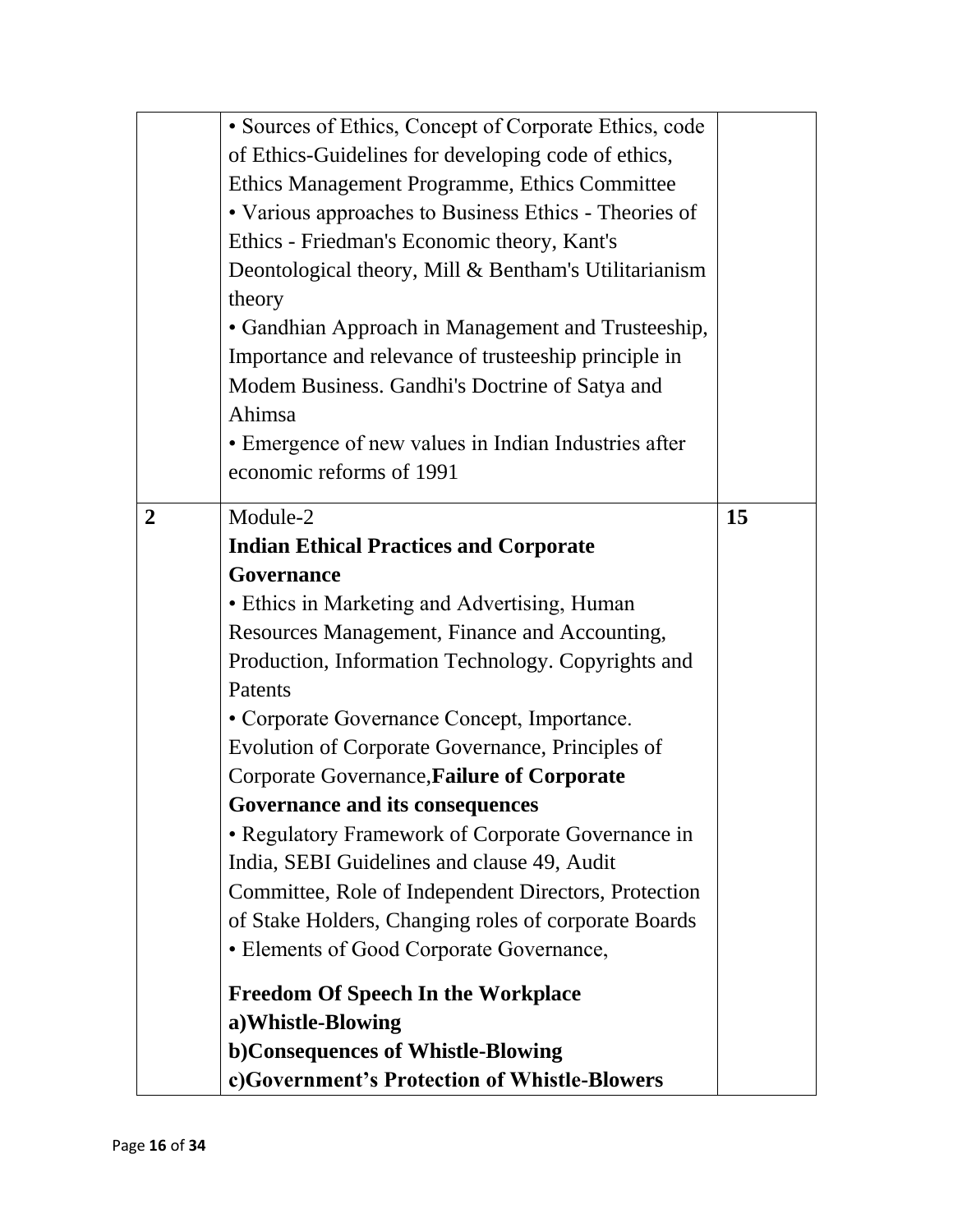|                  | d)Management Responsiveness to Potential Whistle                                            |    |  |
|------------------|---------------------------------------------------------------------------------------------|----|--|
|                  | <b>Blowing Situations</b>                                                                   |    |  |
| 3                | Module-3                                                                                    | 15 |  |
|                  | <b>Introduction To Corporate Social Responsibility</b>                                      |    |  |
|                  | • Corporate Social Responsibility: Concept, Scope,                                          |    |  |
|                  | Relevance and Importance of CSR in Contemporary<br>society                                  |    |  |
|                  | • Corporate Philanthropy, Models for implementation                                         |    |  |
|                  | of CSR, Drivers of CSR, Prestigious awards for CSR<br>in India                              |    |  |
|                  | • CSR and Indian Corporations – Legal provisions and                                        |    |  |
|                  | specifications on CSR, A scorecard, Future of CSR in<br>India                               |    |  |
|                  | • Role of NGOs an international agencies in CSR,                                            |    |  |
|                  | Integrating CSR into business                                                               |    |  |
| $\boldsymbol{4}$ | Module-4                                                                                    | 15 |  |
|                  | Areas Of CSR & CSR Policy                                                                   |    |  |
|                  | • CSR towards Stakeholders— Shareholders, Creditors                                         |    |  |
|                  | and Financial Institutions, Government, Consumers,                                          |    |  |
|                  | Employees and Workers, Local Community and                                                  |    |  |
|                  | Society                                                                                     |    |  |
|                  | • CSR and environmental concerns                                                            |    |  |
|                  | • Designing CSR Policy- Factors influencing CSR                                             |    |  |
|                  | Policy, Role of HR Professionals in CSR                                                     |    |  |
|                  | • Global Recognitions of CSR-ISO-14000-SA 8000<br>— AA 1000 — Codes formulated by UN Global |    |  |
|                  | Compact — UNDP, Global Reporting Initiative; major                                          |    |  |
|                  | codes on CSR                                                                                |    |  |
|                  | • CSR and Sustainable Development                                                           |    |  |
|                  | • CSR through Triple Bottom Line in Business                                                |    |  |
|                  | <b>Total Lectures</b>                                                                       | 60 |  |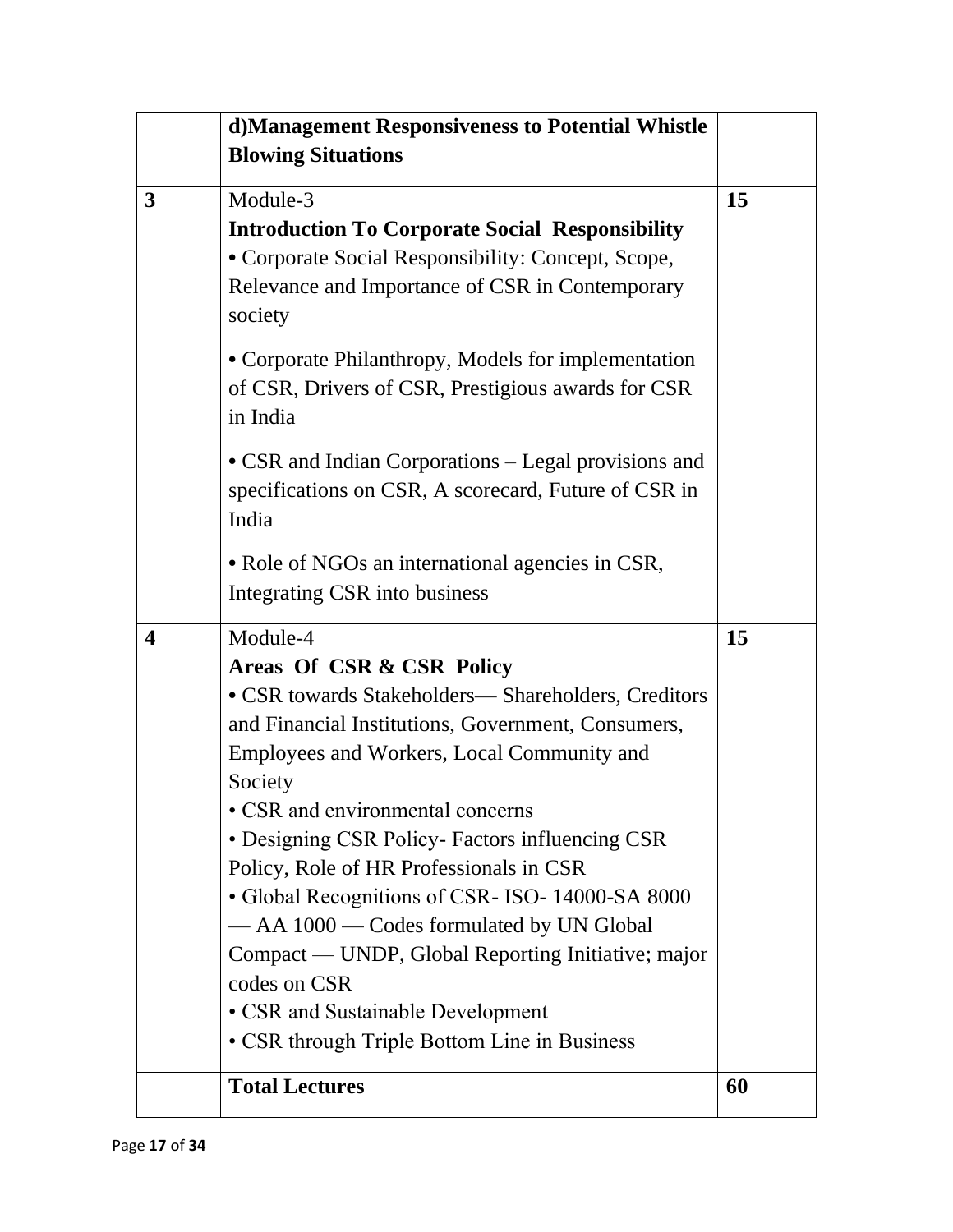## **Reference Materials :**

- 8. Business Ethics & Corporate Governance S K Bhatia
- 9. Business Ethics & Corporate Social responsibility by Narayan Kar (International Book House Pvt. Ltd.)
- 10.Business Ethics & Corporate Social responsibility Corp. Governance by Saroj Kumar & Veera Karoli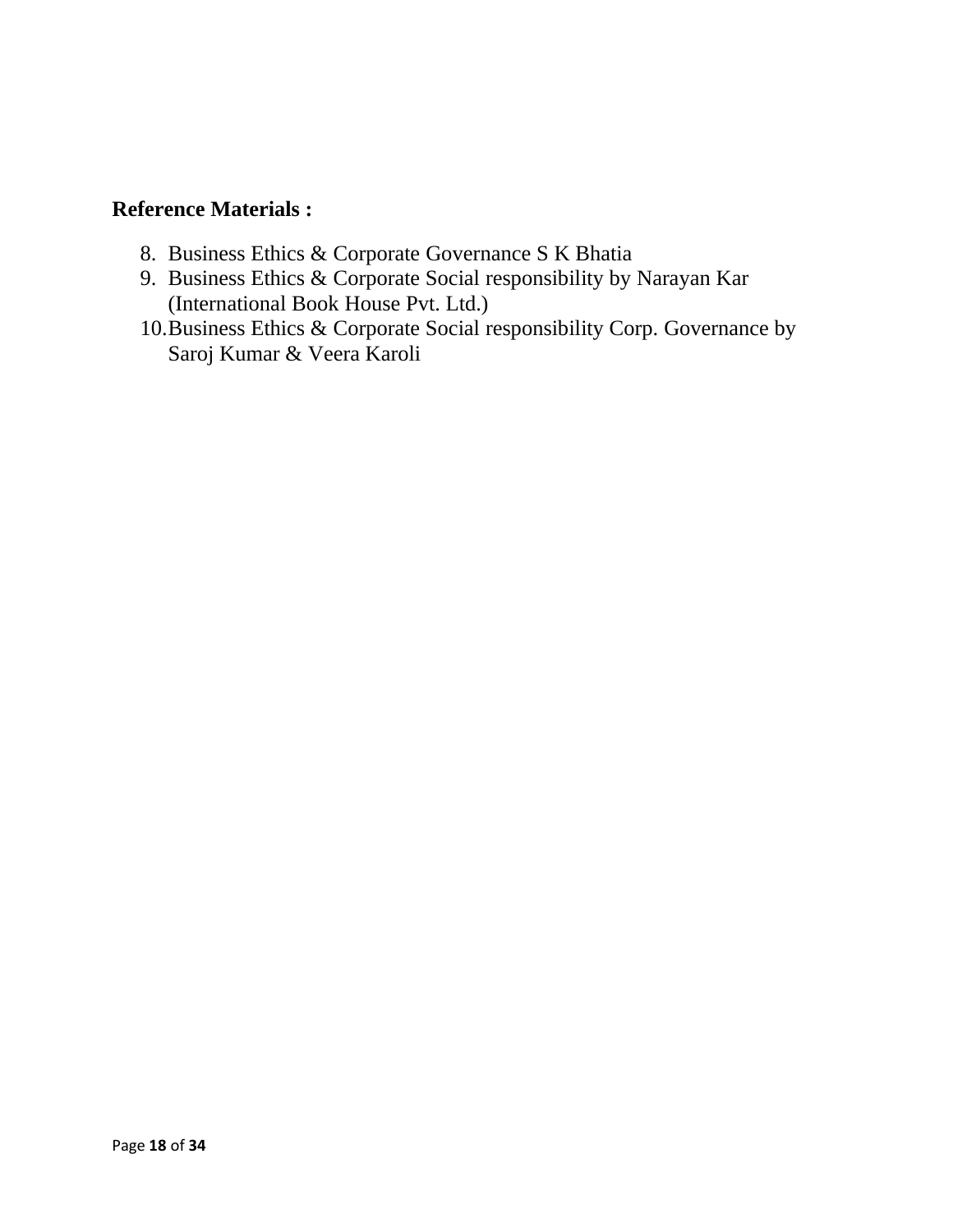#### **SEMESTER II**

|     | <b>Serial No</b>   Course code   Credits   Course Name |    |                             |
|-----|--------------------------------------------------------|----|-----------------------------|
|     |                                                        |    | CORE COURSES (CC)           |
| 1.1 | <b>MBFS201</b>                                         | 06 | <b>RESEARCH METHODOLOGY</b> |

# **COURSE OBJECTIVES:**

- $\triangleright$  To understand some basic concepts of Research and its Methodologies
- $\triangleright$  To know the primary characteristics of quantitative research and qualitative research
- ➢ To understand how to write a good introduction to an educational research study and its components.
- ➢ To enhance the career prospects of students and help them to develop analytical approach.

| <b>SN</b> | <b>MODULES</b>                           | <b>NO OF</b>    |
|-----------|------------------------------------------|-----------------|
|           |                                          | <b>LECTURES</b> |
|           | <b>Introduction to Research</b>          | 15              |
| ↑         | <b>Research Process</b>                  | 15              |
|           | Data Processing & Statistical Analysis   | 15              |
|           | Research Reporting & Modern Practices in | 15              |
|           | Research                                 |                 |
|           | <b>TOTAL</b>                             | 60              |

### **MODULES**

| Sr.No. | <b>Modules</b>                  | <b>Number</b>   |
|--------|---------------------------------|-----------------|
|        |                                 | of              |
|        |                                 | <b>lectures</b> |
|        | Module-1                        | 15              |
|        | <b>Introduction to Research</b> |                 |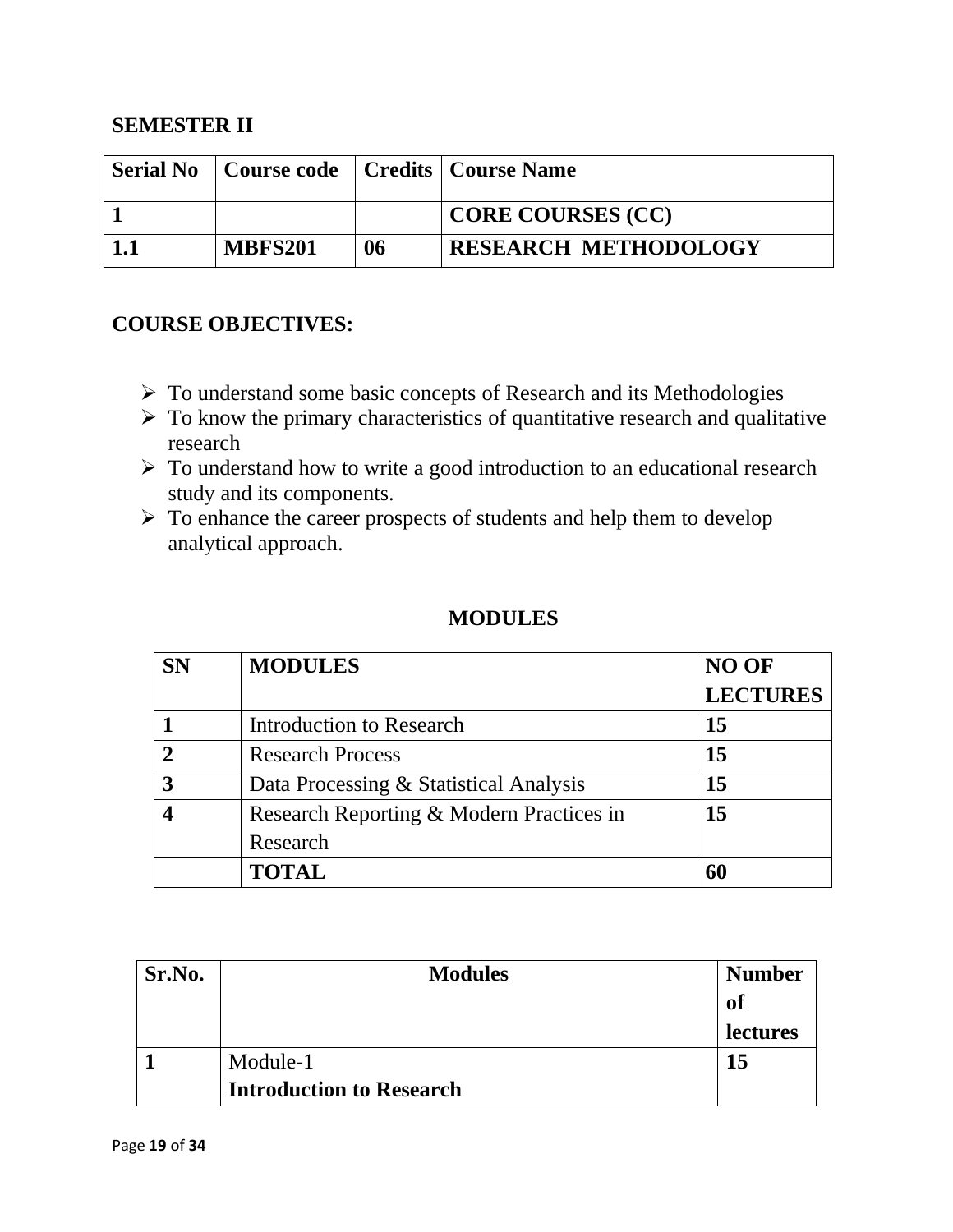|                | • Features and Importance of research id business<br>Objectives and Types of research- Basic, Applied',<br>Descriptive, Analytical and Empirical Research.<br>• Formulation of research problem, Research Design,<br>significance of Review of Literature<br>• Hypothesis: Formulation, Sources, Importance and<br><b>Types</b>                                                                                                                                                                                   |    |
|----------------|-------------------------------------------------------------------------------------------------------------------------------------------------------------------------------------------------------------------------------------------------------------------------------------------------------------------------------------------------------------------------------------------------------------------------------------------------------------------------------------------------------------------|----|
|                | • Sampling Significance, Methods, Factors<br>determining sample size                                                                                                                                                                                                                                                                                                                                                                                                                                              |    |
| $\overline{2}$ | Module-2<br><b>Research Process</b><br>• Stages in Research Process<br>• Data Collection : Primary data: Observation,<br>Experimentation, Interview, Schedules, Survey<br>· Limitations of Primary data<br>• Secondary data: Sources and Limitations<br>• Factors affecting the choice of method of data<br>collection<br>• Questionnaire: Types, Steps in Questionnaire<br>Designing, Essentials of a good questionnaire                                                                                         | 15 |
| 3              | Module-3<br>Data Processing & Statistical Analysis<br>• Data Processing: Significance in Research, Stages in<br>Data Processing: Editing, Coding, Classification,<br><b>Tabulation Graphic Presentation</b><br>• Statistical Analysis: Tools and Techniques,<br>Measures of Central Tendency, Measures of<br>Dispersion, Correlation Analysis and Regression<br>Analysis.<br>• Testing of Hypotheses -<br>- Parametric Test - t test, f test, z test<br>- Non-Parametric Test - Chi square test, ANOVA,<br>Factor | 15 |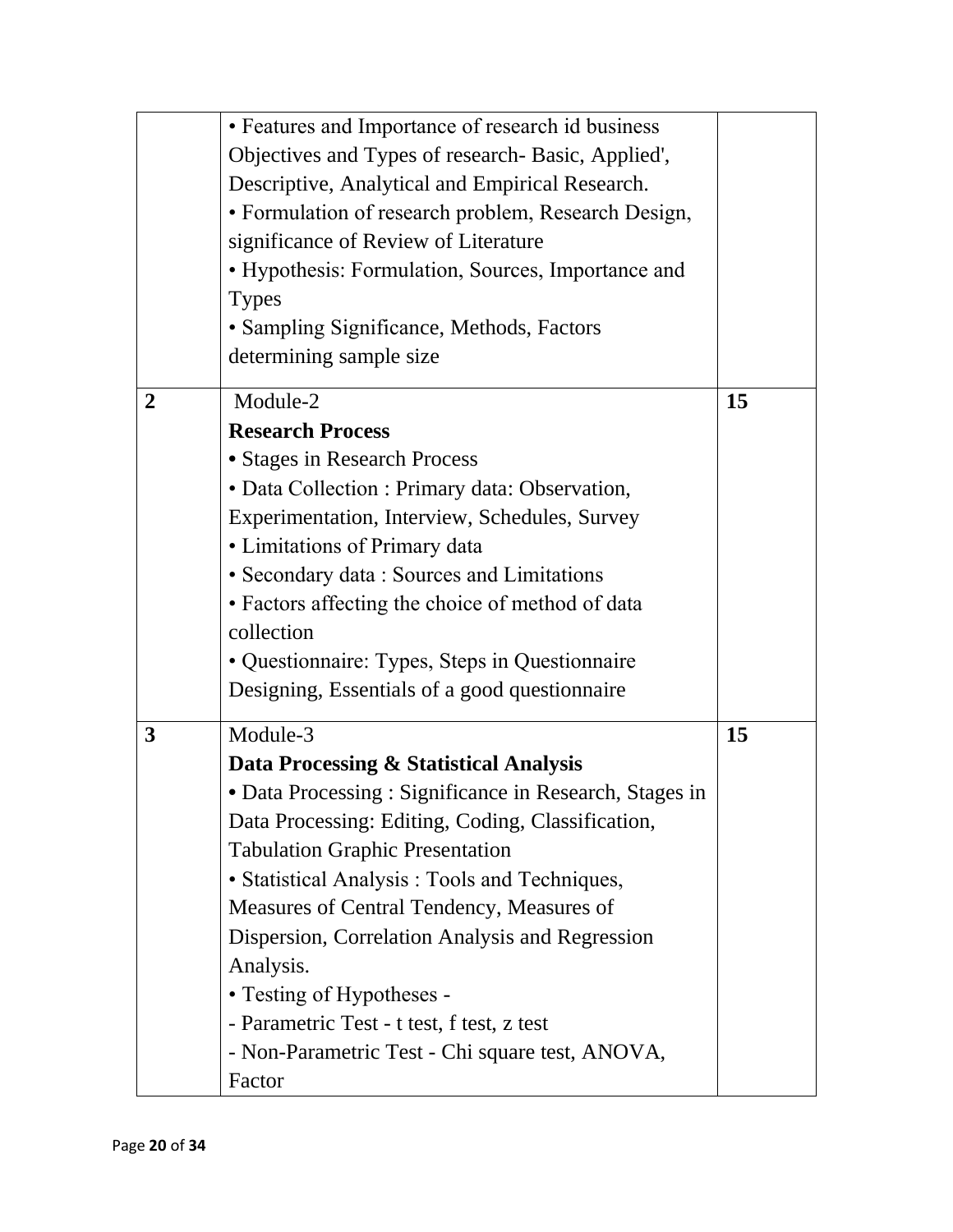|    | Analysis                                               |    |
|----|--------------------------------------------------------|----|
|    | • Interpretation of Data: Significance and Precautions |    |
|    | in data Interpretation                                 |    |
| 4. | Module-4                                               | 15 |
|    | <b>Research Reporting &amp; Modern Practices In</b>    |    |
|    | <b>Research</b>                                        |    |
|    | • Research Report Writing: Importance, Essentials,     |    |
|    | Structure/layout, Types                                |    |
|    | • References and Citation Methods:                     |    |
|    | APA (American Psychological Association)               |    |
|    | <b>CMS</b> (Chicago Manual Style)                      |    |
|    | <b>MLA</b> (Modern Language Association)               |    |
|    | • Footnotes and Bibliography                           |    |
|    | • Modern Practices : Ethical Norms in Research,        |    |
|    | Plagiarism, Role of Computers in Research              |    |
|    | Use of online mediums for research                     |    |
|    |                                                        |    |
|    | <b>Total Lectures</b>                                  | 60 |

#### ➢ **Reference Materials :**

- 1. Research Methodology Tests and Cases with SPSS Applications, by Dr S
- L Gupta and Hitesh Gupta, International Book House Pvt Ltd
- 2. Research Methodology –Guide For Beginers by Kumar Ranjit (Pearson)
- 3. Research Methodology –by C.R.Kothari (New Age International)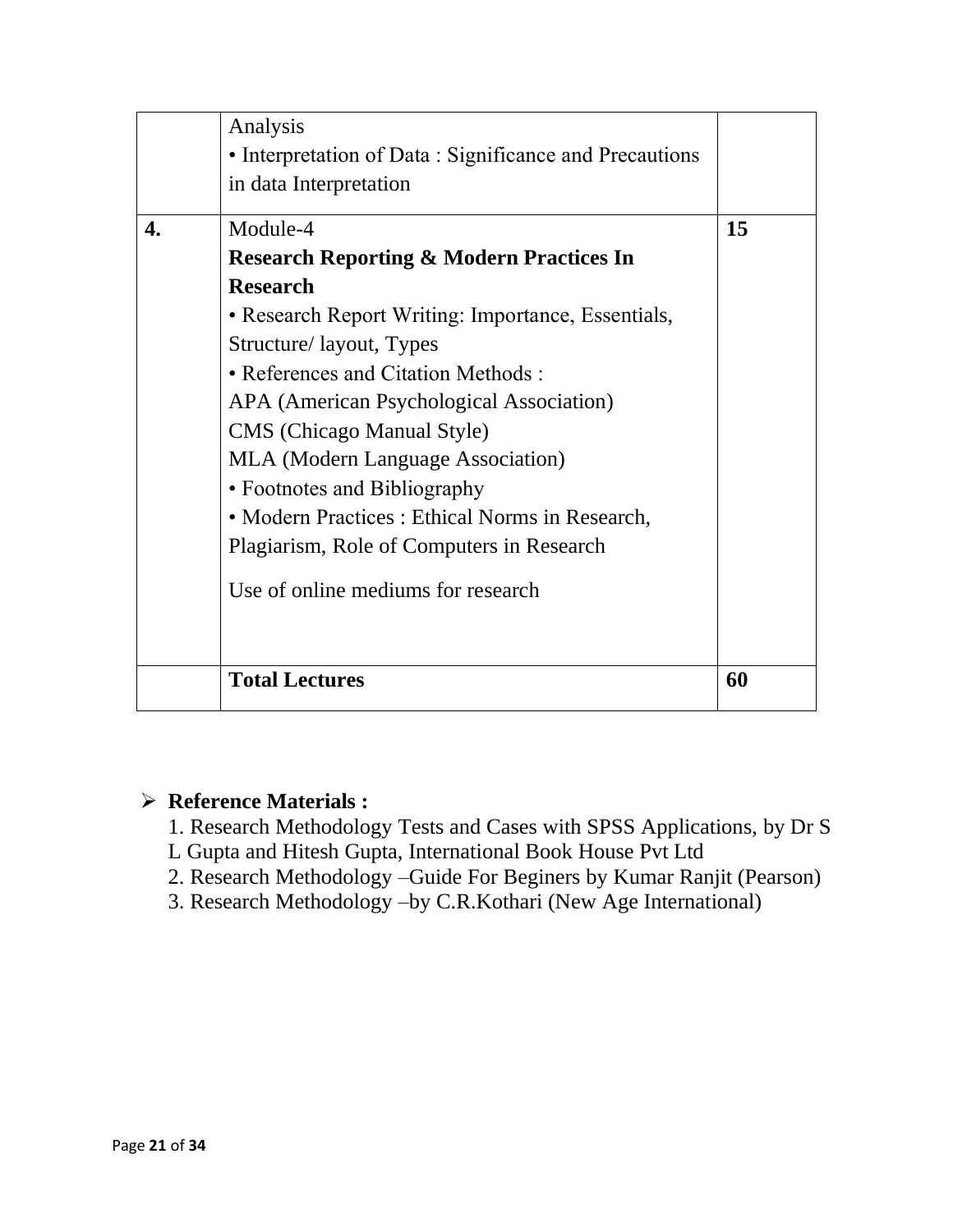## **SEMESTER II**

| <b>Serial No</b> |                |    | Course code   Credits   Course Name                        |
|------------------|----------------|----|------------------------------------------------------------|
|                  |                |    | <b>CORE COURSES (CC)</b>                                   |
| 1.2              | <b>MBFS202</b> | 06 | <b>MACRO ECONOMICS CONCEPTS</b><br><b>AND APPLICATIONS</b> |

| <b>Course Objectives:</b> |                                                                                 |  |  |
|---------------------------|---------------------------------------------------------------------------------|--|--|
|                           | To enable students to understand various concepts related to<br>national income |  |  |
|                           | To help students understand Macro economic theories                             |  |  |
|                           | To help learners to understand General Equilibrium                              |  |  |
|                           | To help learners to understand issues related to balance of payments            |  |  |

# **PROPOSED SYLLABUS**

| <b>Module</b><br>No. | <b>Topics</b>                                                                                                                                                                                      | <b>Number</b><br><b>lectures</b> | of |
|----------------------|----------------------------------------------------------------------------------------------------------------------------------------------------------------------------------------------------|----------------------------------|----|
|                      | <b>Aggregate Income and its Dimensions</b>                                                                                                                                                         |                                  |    |
|                      | • Aggregate Income and its dimensions: National<br>income aggregates- GNP, GDP, NDP, Real and<br>nominal income concepts, Green National<br><b>Income,</b> measures of inflation and price indices |                                  |    |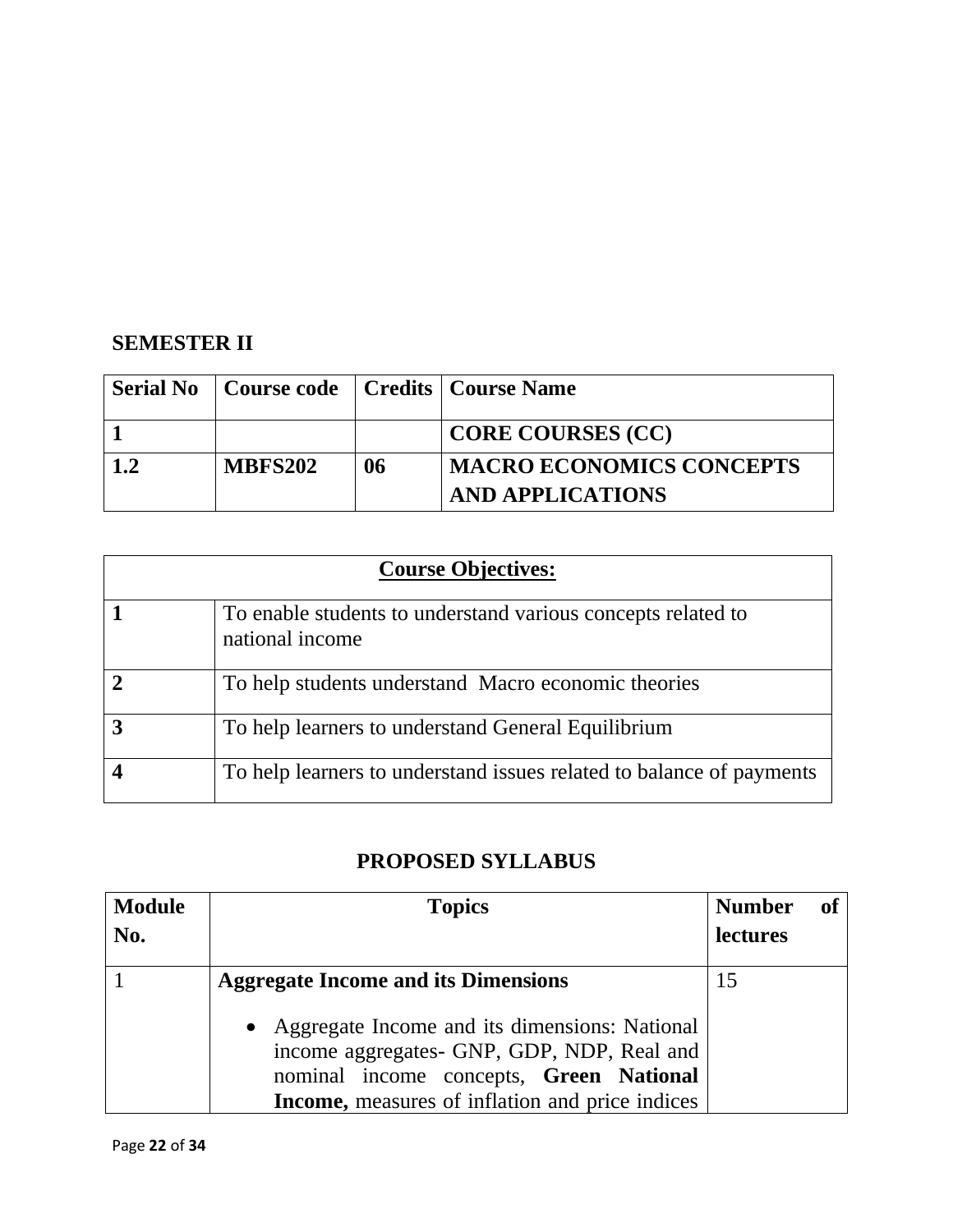|   | - GDP deflator, - Nominal and real interest<br>rates-PPP income and HDI                                                                                                                                                                                                                                                                                                                                                                                                              |    |
|---|--------------------------------------------------------------------------------------------------------------------------------------------------------------------------------------------------------------------------------------------------------------------------------------------------------------------------------------------------------------------------------------------------------------------------------------------------------------------------------------|----|
| 2 | Keynesian concepts of Aggregate Demand (ADF),<br><b>Aggregate Supply (ASF)</b><br>Keynesian concepts of Aggregate Demand<br>(ADF), Aggregate Supply (ASF), Interaction of<br>ADF and ASF and determination of real<br>income; Inflationary gap<br>Policy trade- off between Inflation<br>and<br>unemployment $-$ Phillips' curve $-$ short run and<br>long run                                                                                                                       | 15 |
| 3 | Economic Policy Implications in the IS-LM 15<br>framework<br>The IS-LM model: Equilibrium in goods and<br>money market; Monetary and real influences on<br>IS-LM curves, Economic fluctuations and<br>Stabilisation policies in ISLM framework -<br>Transmission mechanism and the crowding out<br>effect; composition of output and policy mix,<br>IS-LM in India                                                                                                                   |    |
| 4 | <b>International Aspects of Macroeconomic Policy</b><br>International aspects of Macroeconomic policy:<br>Balance of payments disequilibrium of an open<br>economy - corrective policy measures<br>Expenditure changing policies and expenditure<br>switching policies BOP adjustments through<br>monetary and fiscal policies -The Mundell-<br>Fleming model - Devaluation, revaluation as<br>expenditure switching policies - effectiveness of<br>devaluation and J - curve effect | 15 |
|   | <b>Total Lectures</b>                                                                                                                                                                                                                                                                                                                                                                                                                                                                | 60 |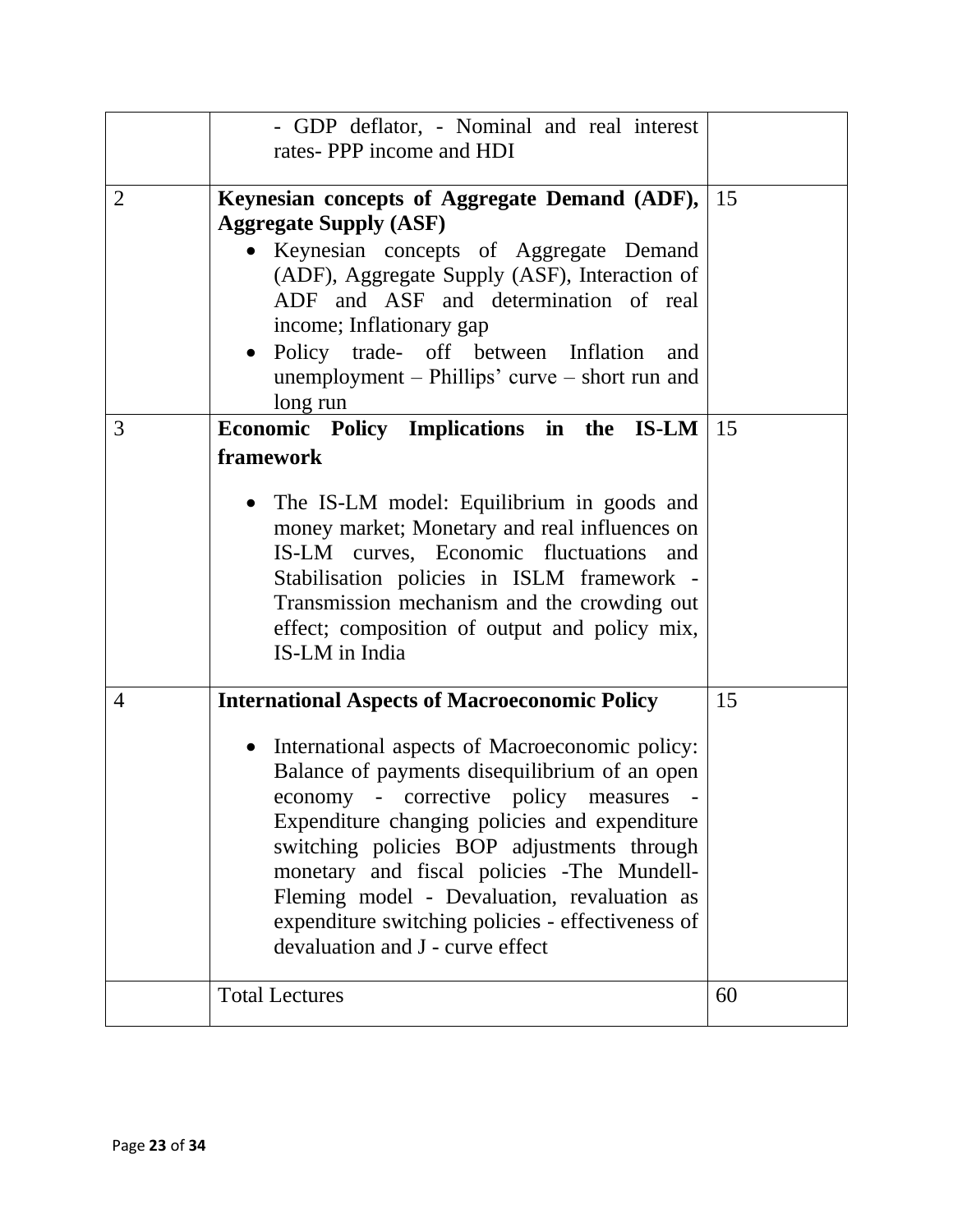### **References:**

- 1. Mehta, P.L.: Managerial Economics Analysis, Problem and Cases (S. Chand & Sons, N. Delhi, 2000)
- 2. Hirchey .M., Managerial Economics, Thomson South western (2003)
- 3. Frank Robert.H, Bernanke. Ben S., Principles of Economics (Tata McGraw Hill (ed.3)
- 4. Gregory Mankiw., Principles of Economics, Thomson South western (2002 reprint) 6) Samuelson &Nordhas.: Economics (Tata McGraw Hills, New Delhi, 2002)
- 5. Pal Sumitra, Managerial Economics cases and concepts (Macmillan, New Delhi,2004)
- 6. H.L Ahuja, Principles of Macroeconomics (S.Chand Publishing, 2020)
- 7. H.L Ahuja, Macroeconomics (S.Chand Publishing, 2019)

#### **SEMESTER II**

| <b>Serial No</b> |                |    | Course code   Credits   Course Name |
|------------------|----------------|----|-------------------------------------|
|                  |                |    | <b>CORE COURSES (CC)</b>            |
|                  | <b>MBFS203</b> | 06 | <b>CORPORATE FINANCE</b>            |

#### **COURSE OBJECTIVES**

- $\triangleright$  To enhance the ability of learners to develop the objectives of Financial Management
- $\triangleright$  To enhance the ability of learners to analyse financial statements.
- $\triangleright$  To enable the learners to understand, develop and apply the techniques of investment in financial decision making
- $\triangleright$  To understand the concepts of business risk, financial risk and capital structure theories.

# **PROPOSED SYLLABUS MODULES**

| <b>SN</b> | <b>MODULES</b>                       | NO OF<br><b>LECTURES</b> |
|-----------|--------------------------------------|--------------------------|
|           | Introduction to Financial Management | 06                       |
|           | <b>Financial Analysis</b>            |                          |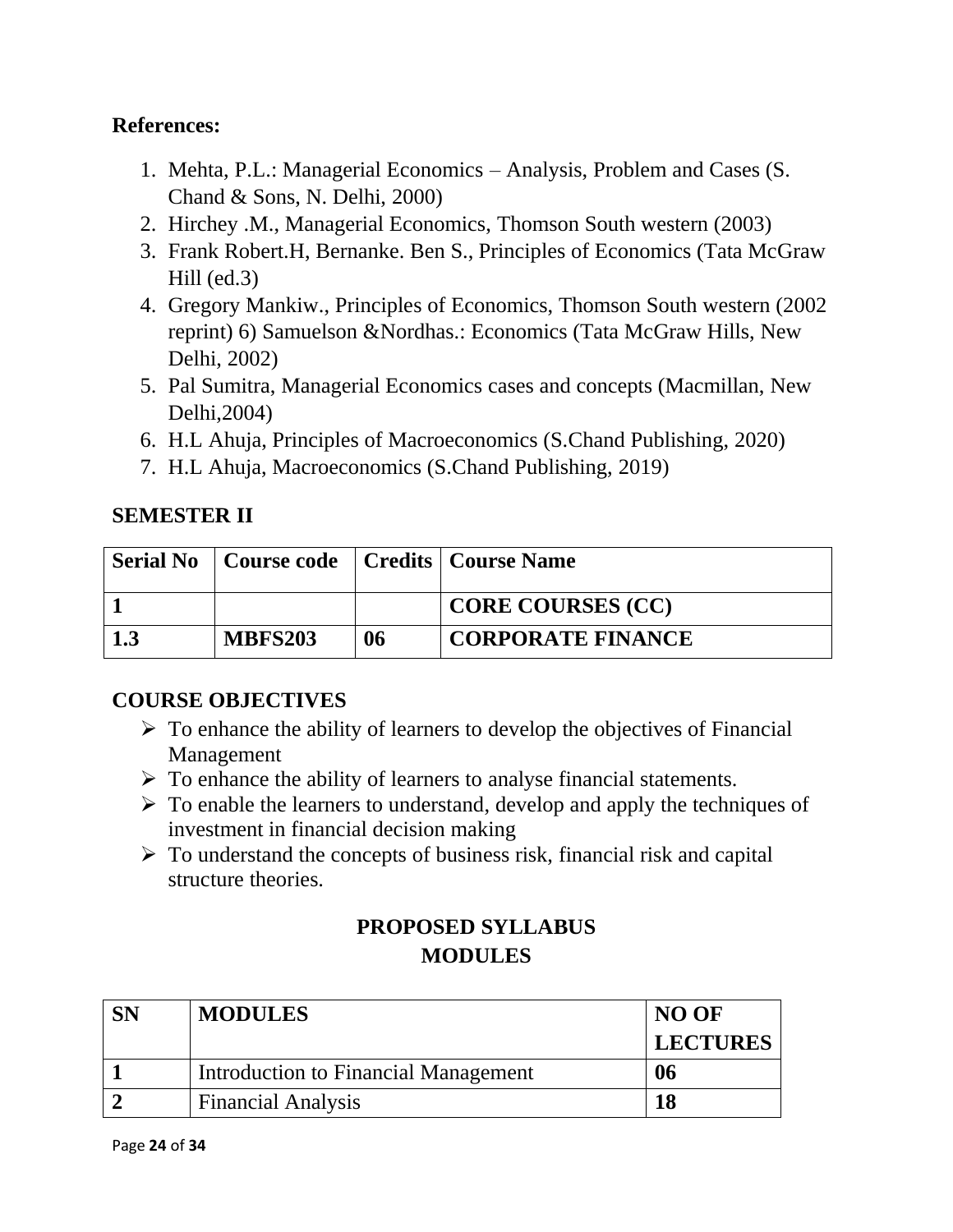| Cost of Capital                         | 14 |
|-----------------------------------------|----|
| <b>Business Risk and Financial Risk</b> | 12 |
| <b>Capital Structure Theories</b>       |    |
| <b>TOTAL</b>                            | 60 |

| Sr.No.         | <b>Modules</b>                                        | <b>Number</b> |
|----------------|-------------------------------------------------------|---------------|
|                |                                                       | <sub>of</sub> |
|                |                                                       | lectures      |
| $\mathbf{1}$   | Module 1                                              | 06            |
|                | Introduction, Meaning, scope, importance,             |               |
|                | objectives,                                           |               |
|                | Profit v/s Value Maximisation                         |               |
| $\overline{2}$ | Module 2 Financial Analysis                           | 16            |
|                | Application of Ratio Analysis in Performance          |               |
|                | evaluation and Financial Decision Making              |               |
|                | Profitability Ratios: Gross Profit Ratio, Operating   |               |
|                | Profit Ratio, Return on                               |               |
|                | Capital Employed                                      |               |
|                | • Efficiency Ratios: Sales to Capital Employed, Fixed |               |
|                | <b>Asset Turn over</b>                                |               |
|                | Ratio, Profit to Fixed Assets, Stock Turnover Ratio,  |               |
|                | <b>Debtors Turnover</b>                               |               |
|                | Ratio, Creditors Turnover Ratio                       |               |
|                | • Liquidity Ratios: Current Ratio, Quick Ratio        |               |
|                | • Stability Ratio: Capital Gearing Ratio, Interest    |               |
|                | Coverage Ratio                                        |               |
|                | • Earnings per Share, P/E Ratio, Dividend Yield Ratio |               |
|                |                                                       |               |
| 3              | Module 3 Cost of Capital                              | 14            |
|                | Introduction, Definition, Measurement of Cost of      |               |
|                | Capital, WACC, Marginal Cost of Capital               |               |
| 4              | Module 4 Business Risk and Financial Risk             | 12            |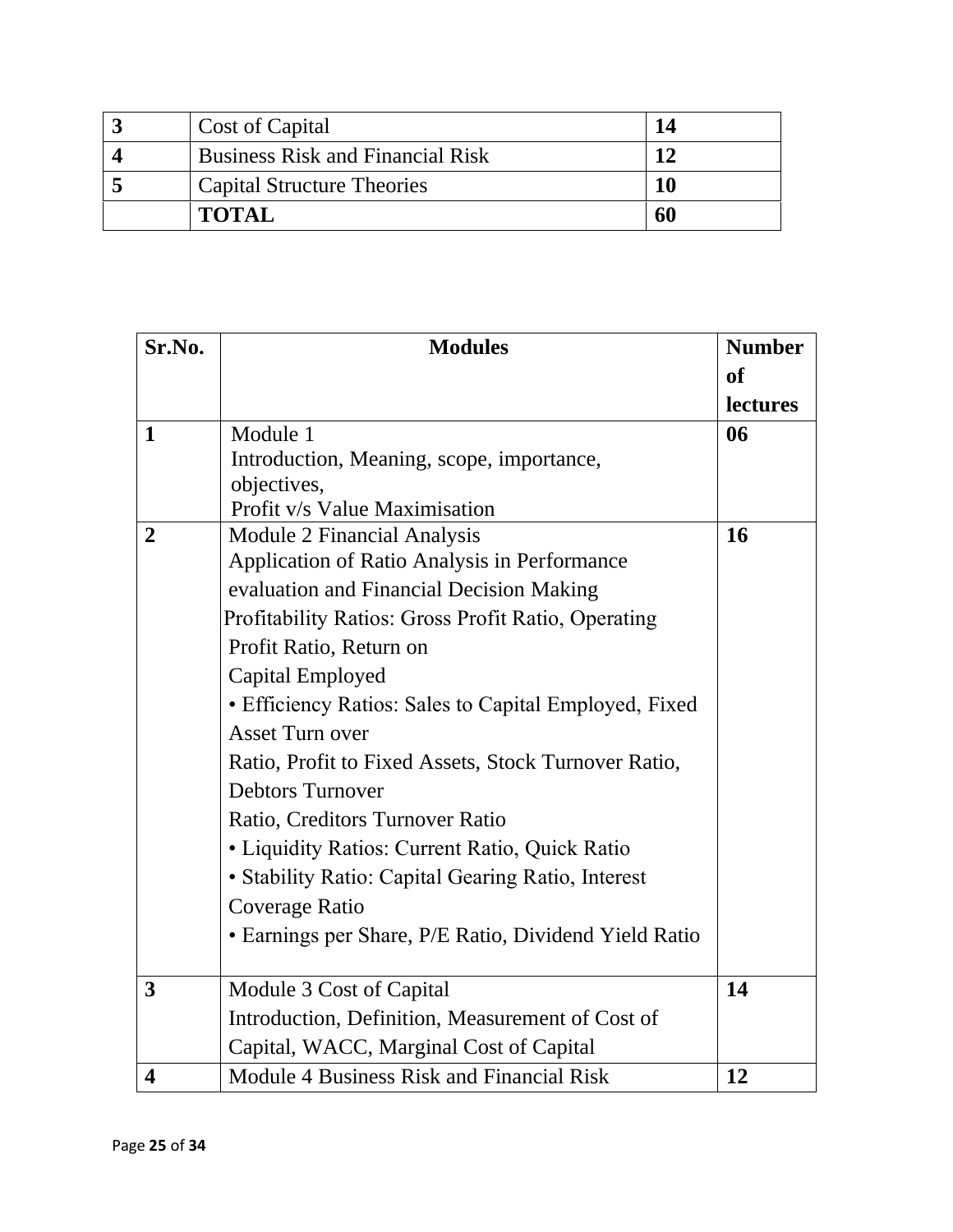| Introduction, Debt v/s Equity Financing, Types of   |    |
|-----------------------------------------------------|----|
| Leverage, Investment Objective, criteria for        |    |
| individuals/Non-business purpose                    |    |
|                                                     |    |
| Module 5 Capital Structure Theories                 | 10 |
| Meaning, Net Income Approach, Net Operating         |    |
| Income Approach, illustrations on capital structure |    |
| theories, MM Theory, Pecking Order Theory.          |    |
| Dividend Decisions and its model                    |    |
| <b>Total Lectures</b>                               | 60 |
|                                                     |    |

#### **Reference Materials:**

- **1. Corporate Accounting**  R. L . Gupta and V. K . Gupta S. Chand and Company (P) Ltd., New Delhi
- **2. Corporate Finance -** Stephen A. Ross, Randolph W. Westerfield, Jeffrey Jaffe, Bradford D. Jordan - Tata Mc Graw Hill and Co. Ltd., Mumbai
- **3. Corporate Finance** 12<sup>th</sup> Edition Richard A. Brealey, Stewart C. Myers, Franklin Allen, Pitabas Mohanty

#### **Note on changes in syllabus**

| <b>Particulars</b>       | <b>Remarks</b>                                                        |
|--------------------------|-----------------------------------------------------------------------|
|                          | Module 2 Time value of <b>deleted from the syllabus</b>               |
| Money                    |                                                                       |
| Module<br>$\overline{4}$ | <b>Example 1</b> Financial   Divided in to Module 3,4,5 and Change in |
| Decisions                | <b>Module Name</b>                                                    |
|                          |                                                                       |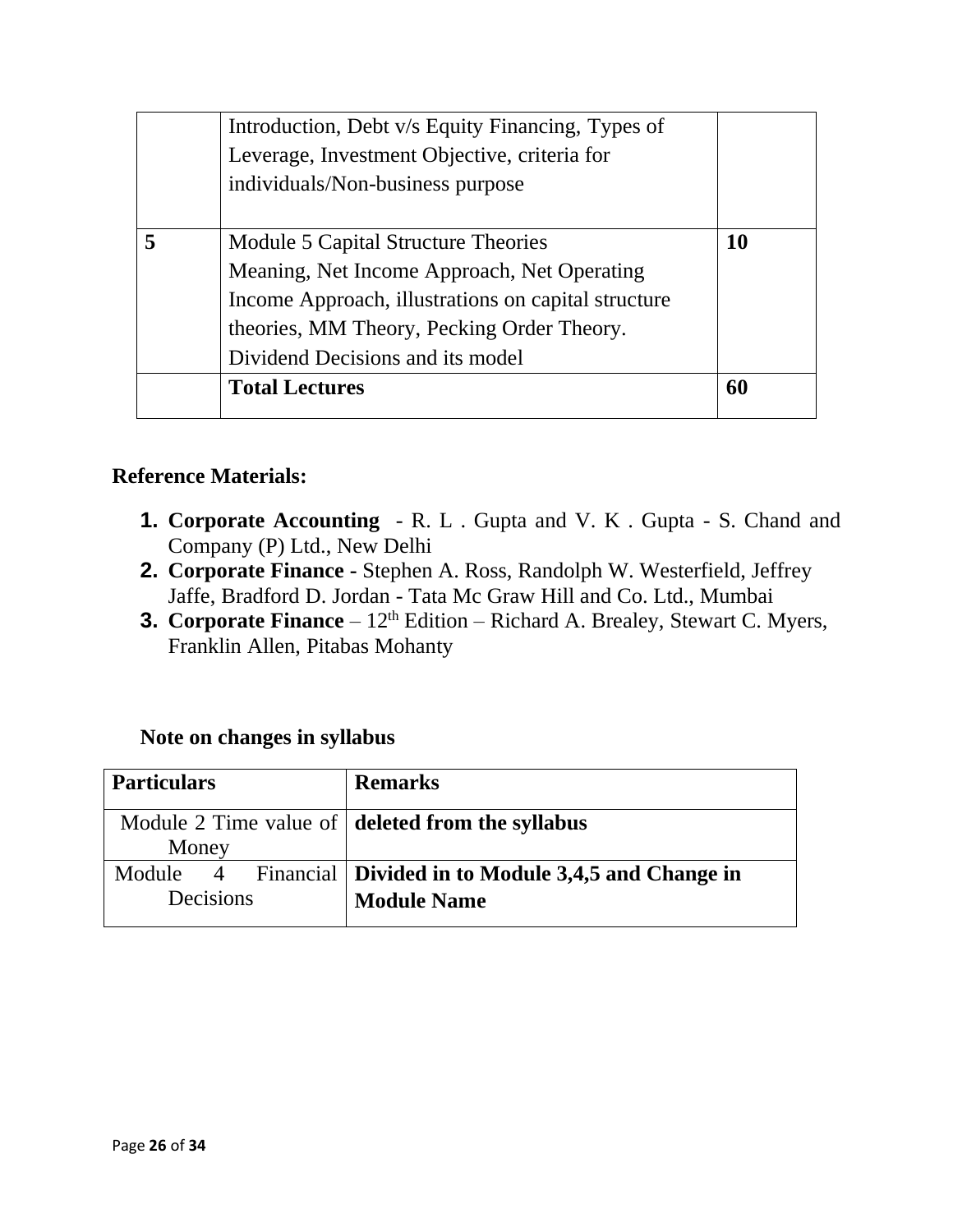### **SEMESTER II**

|     | <b>Serial No</b>   Course code   Credits   Course Name |    |                   |
|-----|--------------------------------------------------------|----|-------------------|
|     |                                                        |    | CORE COURSES (CC) |
| 1.4 | <b>MBFS204</b>                                         | 06 | <b>E-COMMERCE</b> |

### **COURSE OBJECTIVES:**

- ➢ To understand the E-Commerce and E- business infrastructure and trends
- ➢ To analyze real business cases regarding their e-business strategies and transformation processes and choices.
- ➢ To develop in students an understanding of complex consumer behaviour.

# **PROPOSED SYLLABUS**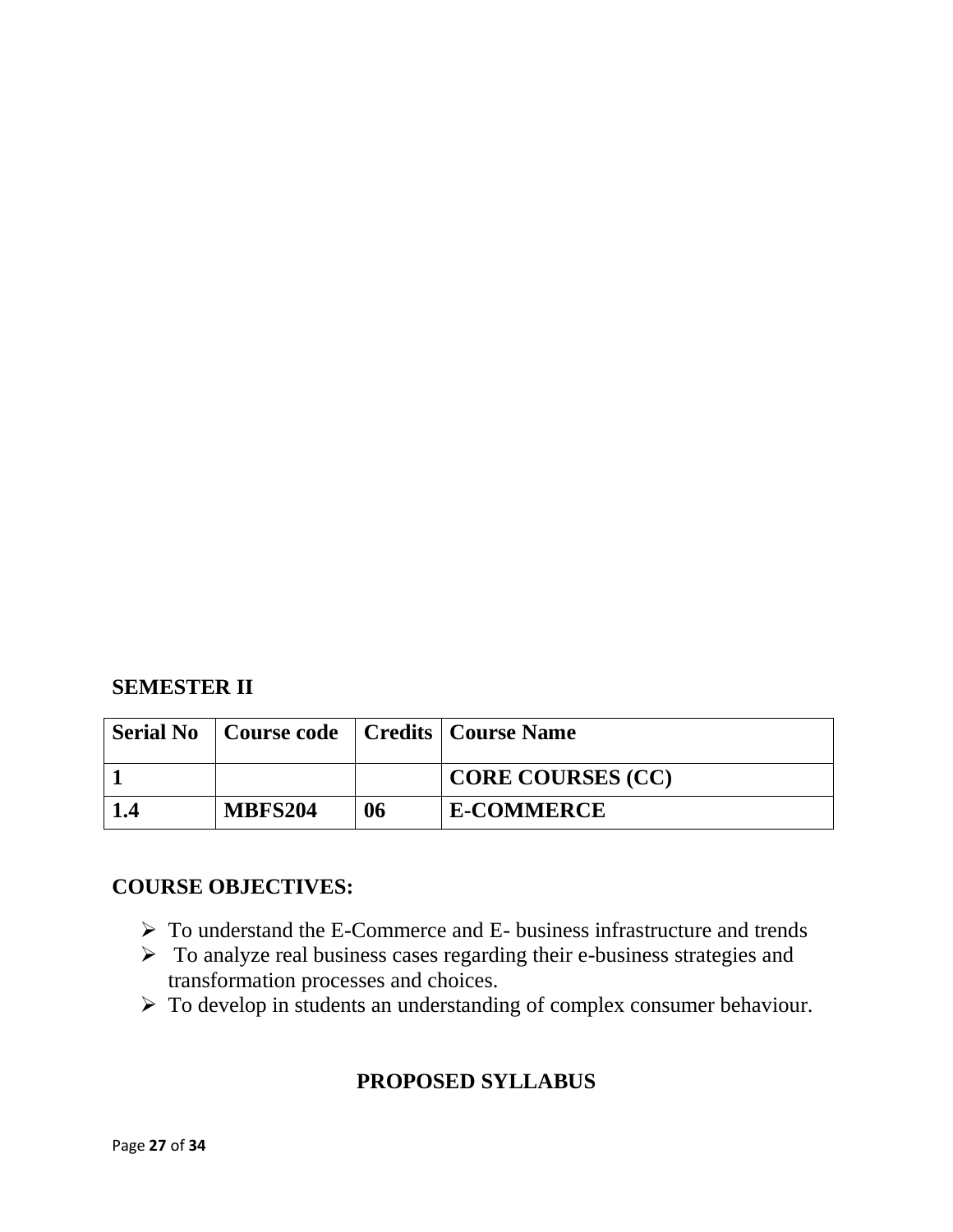## **MODULES**

| <b>SN</b>          | <b>MODULES</b>                                     | <b>NO OF</b>    |
|--------------------|----------------------------------------------------|-----------------|
|                    |                                                    | <b>LECTURES</b> |
|                    | <b>Introduction to Electronic Commerce-</b>        | 15              |
|                    | <b>Evolution &amp; Models</b>                      |                 |
| $\mathbf{\hat{z}}$ | World Wide Web & E-enterprise                      | 15              |
| 3                  | <b>E-Marketing &amp; Electronic Payment system</b> | 15              |
|                    | <b>Legal Regulatory Environment &amp; Security</b> | 15              |
|                    | issues Of E-commerce                               |                 |
|                    | <b>TOTAL</b>                                       | 60              |

| Sr.          | <b>Modules</b>                                             | <b>Number</b> |
|--------------|------------------------------------------------------------|---------------|
| No.          |                                                            | <b>of</b>     |
|              |                                                            | lectures      |
| $\mathbf{1}$ | Module-1                                                   | 15            |
|              | <b>Introduction to Electronic Commerce-Evolution &amp;</b> |               |
|              | <b>Models</b>                                              |               |
|              | • Evolution of E-commerce-introduction,                    |               |
|              | History/Evolution 01 Electronic Commerce, Roadmap          |               |
|              | of E-Commerce in India, Main activities. Functions         |               |
|              | and Scope of E-Commerce.                                   |               |
|              | • Benefits and Challenges of E-Commerce, E-                |               |
|              | Commerce Business Strategies for Marketing, Sales          |               |
|              | and Promotions                                             |               |
|              | • Business Models of E-Commerce- Characteristics of        |               |
|              | Business to Business (B2B), Business to Consumers          |               |
|              | (B2C), Business to Government (B2G)                        |               |
|              | • Concepts of other models of E-commerce.                  |               |
|              | • Business to Consumer E-Commerce process,                 |               |
|              | Business to Business E-Commerce-Need and                   |               |
|              | Importance, alternative models of 8213 E-Commerce.         |               |
|              | • E-Commerce Sales Product Life Cycle (ESLC)               |               |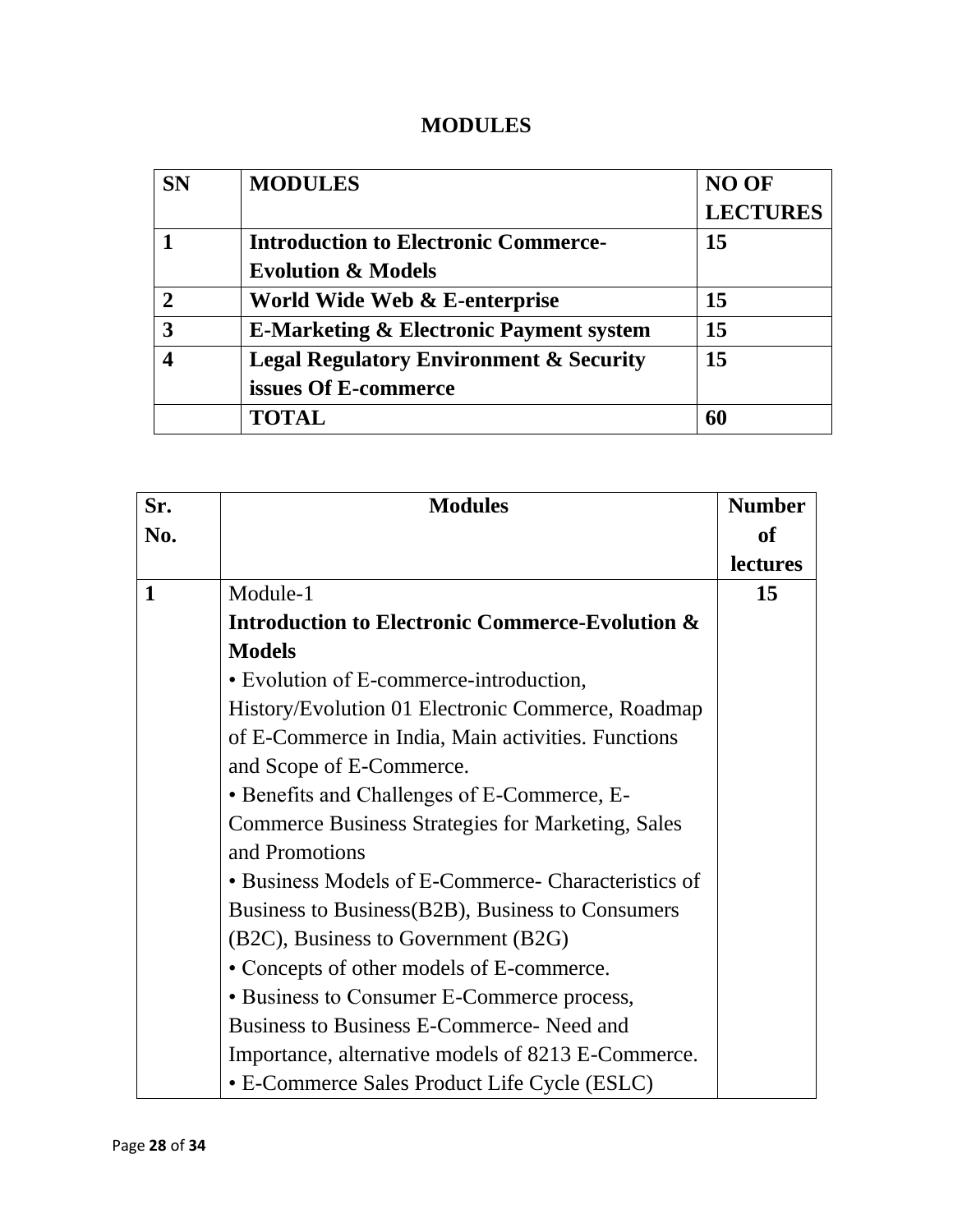|                | Model                                                                                                                                                                                                                                                                                                                                                                                                                                                                                                                                                                                                                                                                                                                                                                                                                                   |    |
|----------------|-----------------------------------------------------------------------------------------------------------------------------------------------------------------------------------------------------------------------------------------------------------------------------------------------------------------------------------------------------------------------------------------------------------------------------------------------------------------------------------------------------------------------------------------------------------------------------------------------------------------------------------------------------------------------------------------------------------------------------------------------------------------------------------------------------------------------------------------|----|
| $\overline{2}$ | Module-2<br>World Wide Web & E-Enterprise<br>• World Wide Web-Reasons for building own website,<br>Benefits of Website, Registering a Domain Name,<br>Role of web site in B2C E-commerce; push and pull<br>approaches; Web site design principles.<br>• EDI and paperless trading; Pros & Cons of EDI;<br>Related new technologies use in E-commerce.<br>• Applications of E-commerce and E-enterprise -<br><b>Applications to Customer Relationship Management -</b><br>Types of E-CRM Functional Components of E-CRM.<br>• Managing the E-enterprise - Introduction, Managing<br>the E-enterprise, Comparison between Conventional<br>and E-organisation, Organisation of Business in an E-<br>enterprise Benefits and Limitations of E-enterprise                                                                                    | 15 |
| 3              | Module-3<br><b>E-Marketing &amp; Electronic Payment System</b><br>• E Marketing-Scope and Techniques of E-Marketing.<br>Traditional web promotion. Web counters. Web<br>advertisements. Role of Social media<br>• E-commerce Customer Strategies for Purchasing and<br>support activities. Planning for Electronic Commerce<br>and its initiatives, pros and cons of online shopping,<br>Justify an Internet business<br>•Electronic Payment System-Characteristics of E-<br>payment system SET Protocol for credit card payment.<br>prepaid e-payment se post-paid E-payment system,<br>Types of payment systems<br>• Operational, credit and legal risks of $F$ -payment<br>system, Risk management options for E-payment<br>systems, Set standards / principles for E-payment<br><b>Consumer-Oriented Business: Consumer Market,</b> | 15 |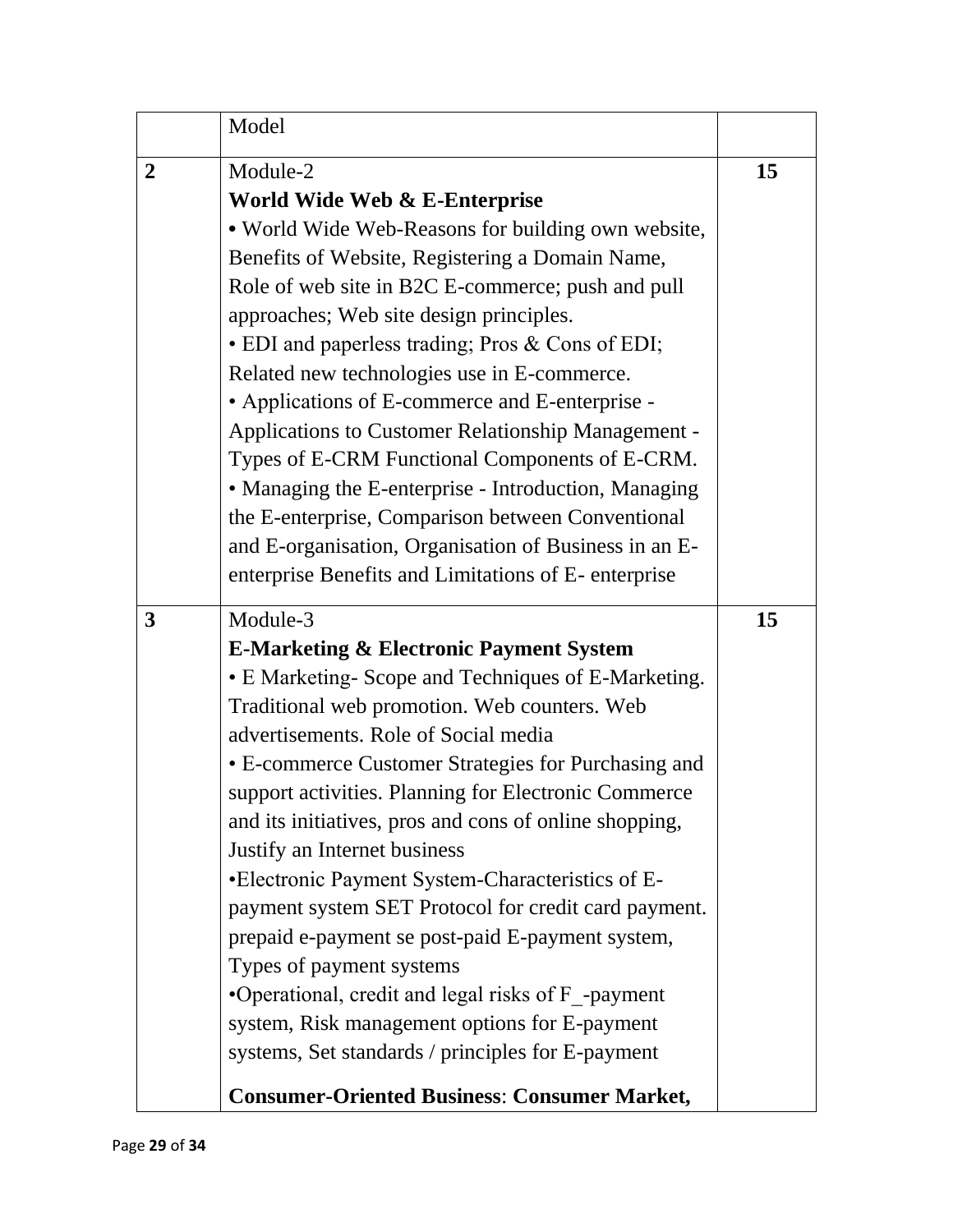|                  | <b>One-to-One Marketing, Consumer Demographics,</b><br><b>Maintaining Loyalty, Gaining Acceptance, Online</b><br><b>Catalogue, the Pilot Catalogue, A Unique Search</b><br><b>Engine</b>                                                                                                                                                                                                                                                                                                                                                                                                                                                                                                                                                                        |    |
|------------------|-----------------------------------------------------------------------------------------------------------------------------------------------------------------------------------------------------------------------------------------------------------------------------------------------------------------------------------------------------------------------------------------------------------------------------------------------------------------------------------------------------------------------------------------------------------------------------------------------------------------------------------------------------------------------------------------------------------------------------------------------------------------|----|
| $\boldsymbol{4}$ | Module-4<br><b>Legal &amp; Regulatory Environment &amp; Security</b><br><b>Issues Of E-Commerce</b><br>• Introduction to Cyber Laws-World Scenario, Cyber-<br>crime & Laws in India and their limitations, Hacking,<br>Web Vandals, E-mail Abuse, Software Piracy and<br>Patents.<br>• Taxation Issues, Protection of Cyber Consumers in<br>India and CPA 1986, Importance of Electronic<br>Records as Evidence.<br>• Security Issues in E-Commerce- Risk management<br>approach to Ecommerce Security - Types and sources<br>of threats, Protecting electronic commerce assets and<br>intellectual property.<br>• Security Tools, Client server network security,<br>Electronic signature, Encryption and concepts of<br>public and private key infrastructure | 15 |
|                  | <b>Total Lectures</b>                                                                                                                                                                                                                                                                                                                                                                                                                                                                                                                                                                                                                                                                                                                                           | 60 |

### **Reference Materials:**

- 1. **Electronic Commerce from Vision to Fulfilment** by Awad, Elias(2007), Publisher Pearson Education, New Delhi
- 2. **E-Commerce An Indian Perspective India** by P.T.Joseph (Prentice Hall)
- 3. **E-Commerce Framework ,Technologies & Application** (Tata Mcgraw Hill)

**Note on changes in syllabus**

| <b>Particulars</b> | <b>Remarks: Revised Syllabus</b> |
|--------------------|----------------------------------|
|--------------------|----------------------------------|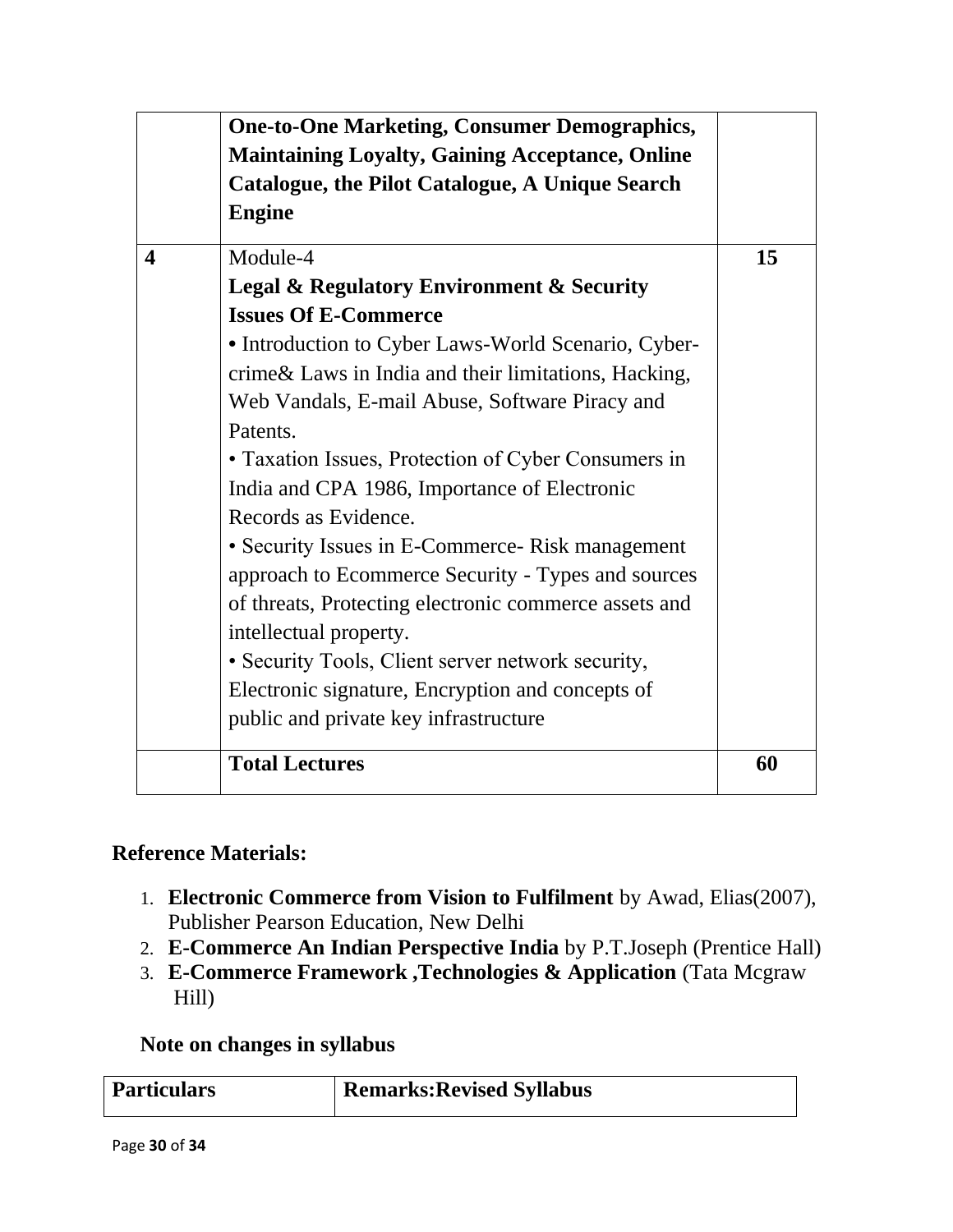| <b>Module -3</b>                                       | <b>Removed - Pros and cons of online shopping,</b>                                                                                                                                                                                                    |
|--------------------------------------------------------|-------------------------------------------------------------------------------------------------------------------------------------------------------------------------------------------------------------------------------------------------------|
| E-Marketing $&$<br><b>Electronic Payment</b><br>System | <b>Added Consumer-Oriented Business:</b><br>Consumer Market, One-to-One Marketing,<br>Consumer Demographics, Maintaining Loyalty,<br>Gaining Acceptance, Online Catalogue, the Pilot<br>Catalogue, A Unique Search Engine<br><b>Digital Marketing</b> |
|                                                        |                                                                                                                                                                                                                                                       |

# **PROPOSED SCHEME OF EXAMINATION**

The scheme of examination shall be divided into two parts:

- Internal assessment 40% i.e. 40 marks
- Semester end examination 60% i.e. 60 marks

# **PROPOSED SCHEME OF EXAMINATION (Strategic Management, Business Ethics and CSR, Research Methodology, E Commerce)**

(A) Internal Assessment - 40 marks

| <b>Description</b>                                              | <b>Marks</b> |
|-----------------------------------------------------------------|--------------|
| Two objectives (multiple choice questions) of 20 marks each $-$ | 20           |
| Best of the two to be considered                                |              |
| Any one for 20 marks or any 2 for 10 marks each                 | 20           |
| Project, Presentation and Viva voce/Case studies/Assignments/   |              |
| Internship /Certificate courses.                                |              |
| Total                                                           |              |

(B) Semester end examination 60 marks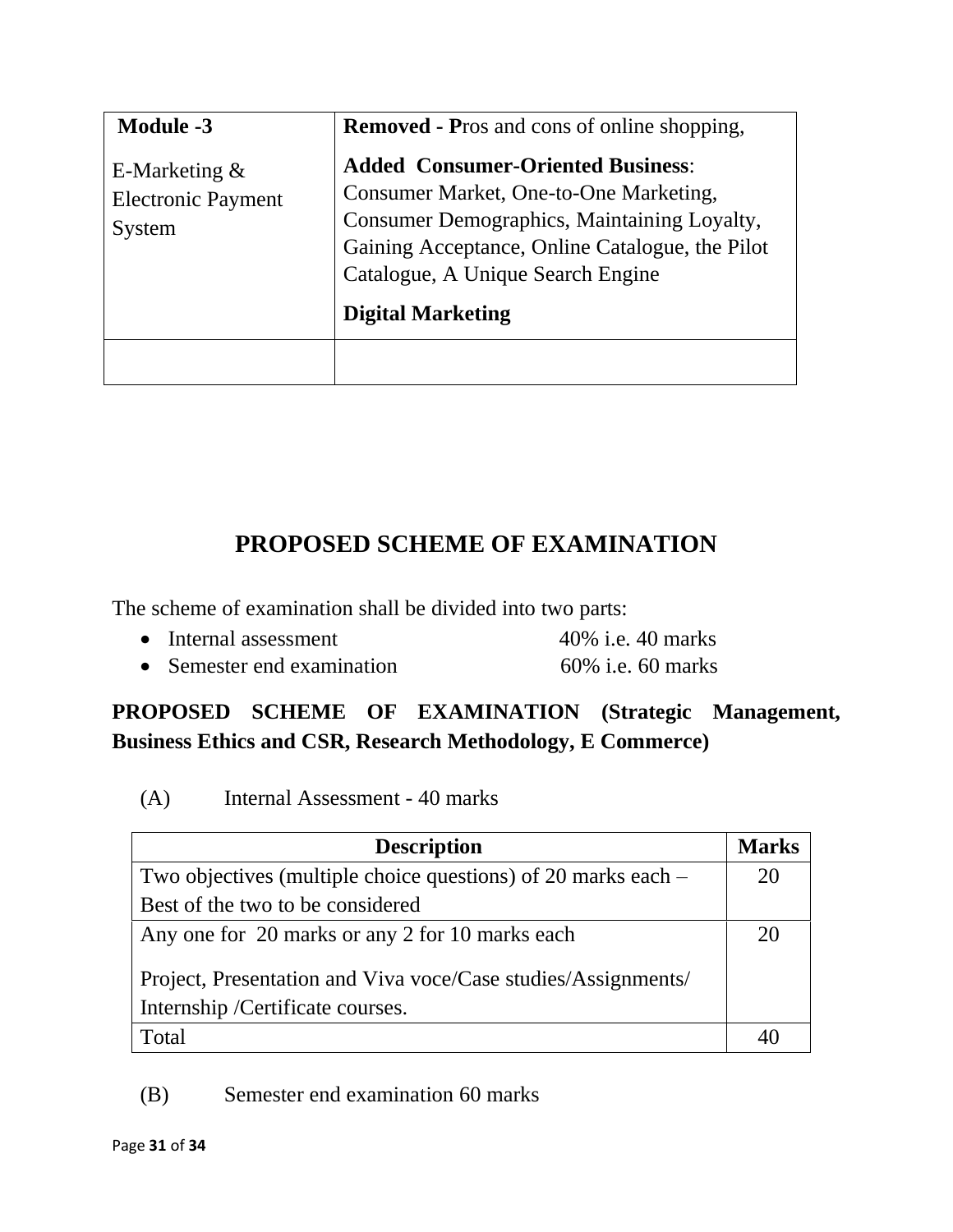### PROPOSED PAPER PATTERN

| Duration: 2 hours                                                         |              |
|---------------------------------------------------------------------------|--------------|
| Marks 60                                                                  | <b>Marks</b> |
| Q.1 15 marks OR 15 marks                                                  | 15           |
| (Theory Question or Theory Question)                                      |              |
| Q.2 15 marks OR 15 marks                                                  | 15           |
| (Theory Question or Theory Question)                                      |              |
| Q.3 15 marks OR 15 marks                                                  | 15           |
| (Theory Question or Theory Question)                                      |              |
| Q.4 15 marks OR 15 marks                                                  | 15           |
| (Case Study/Theory or Theory Question)                                    |              |
| Total                                                                     | 60           |
| Note: Question of 15 marks may be divided into two or three sub questions |              |
| of $7/8$ or $5/5/5$ Marks.                                                |              |

# **Passing criteria: Minimum 40% in Internal (16 out of 40) and 40% (24 out of 60) in semester end examination**

The scheme of examination shall be divided into two parts:

• Internal assessment 40% i.e. 40 marks • Semester end examination 60% i.e. 60 marks

# **PROPOSED SCHEME OF EXAMINATION (Sem I and II) for Economics for Business Decisions and Macro Economics Concepts**

(A) Internal Assessment 40 marks

| <b>Description</b>                                                         | Marks |
|----------------------------------------------------------------------------|-------|
| 1) Objective type two tests of 20 marks each. Best one to be<br>considered | 20    |
| 2) Assignments / Project / Case studies (2 of 10 marks)                    | 20    |
| Total                                                                      |       |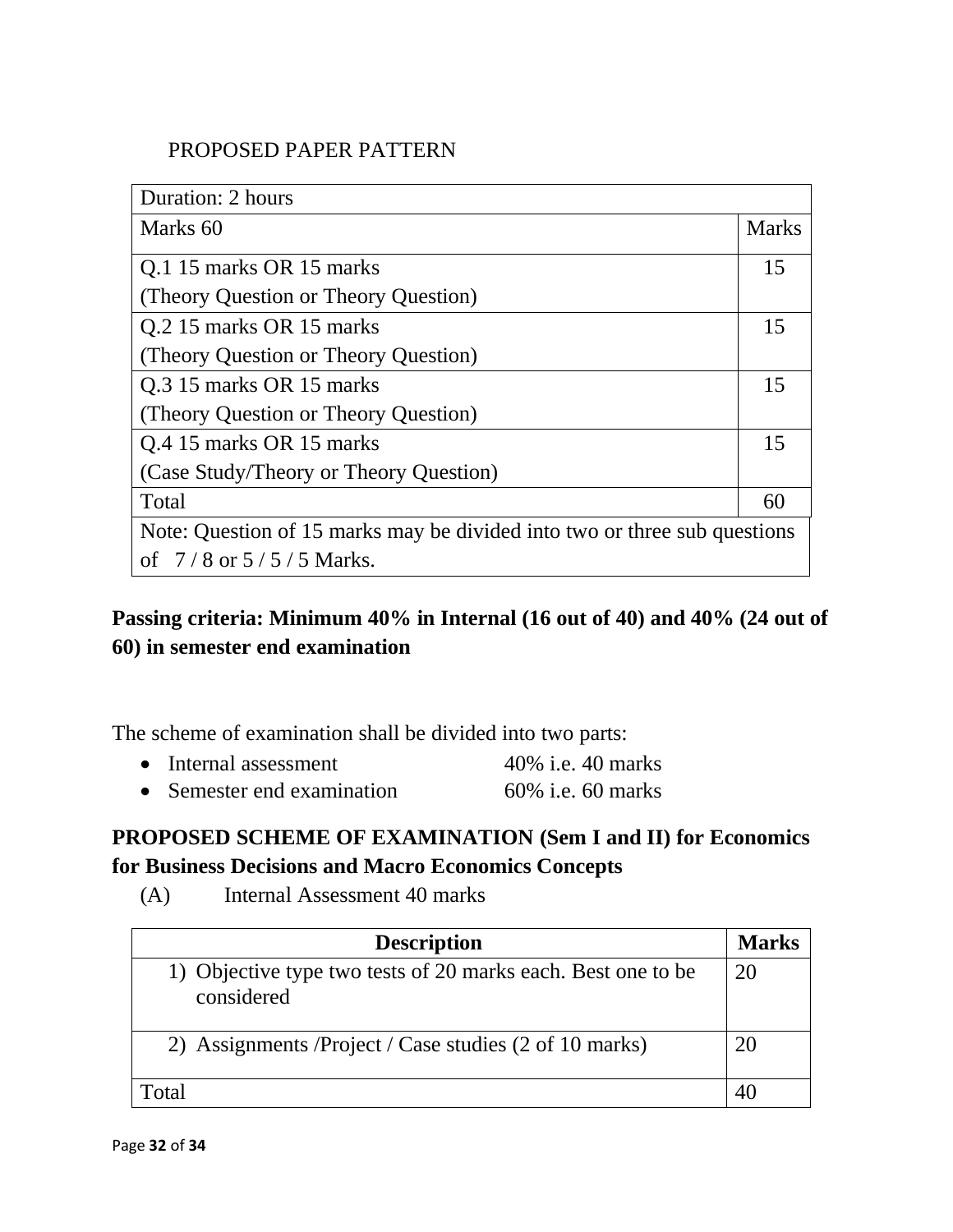B) Semester end examination 60 marks

## PROPOSED PAPER PATTERN

| Duration : 2 hours                                 |              |
|----------------------------------------------------|--------------|
| Total Marks: 60                                    | <b>Marks</b> |
| Q1) Full length question from Module 1(Either Or)  | 15           |
| Q2) Full length question from Module 2(Either Or)  | 15           |
| Q3) Full length question from Module 3 (Either Or) | 15           |
| Q4) Full length question from module 4 (Either Or) | 15           |
| Total                                              | 60           |

**Note: Question of 15 marks may be divided into two or three sub questions of 7 / 8 or 5 / 5 / 5 Marks.**

**Minimum Pass Percentage 40% in internals (16 out of 40) and 40% in semester end examination (24 out of 60)**

The scheme of examination shall be divided into two parts:

• Internal assessment 40% i.e. 40 marks • Semester end examination 60% i.e. 60 marks

# **PROPOSED SCHEME OF EXAMINATION FOR M.Com Accountancy (SEM I AND II) for Cost and Management Accounting and Corporate Finance**

(A) Internal Assessment 40 marks

| <b>Description</b>                                                           | <b>Marks</b> |
|------------------------------------------------------------------------------|--------------|
| Two objectives (multiple choice questions, practical question) of $\vert$ 20 |              |
| 20 marks each $-$ Best of the two to be considered                           |              |
| Two Projects or Assignment and Vivas                                         | 20           |
| Total                                                                        | 40           |